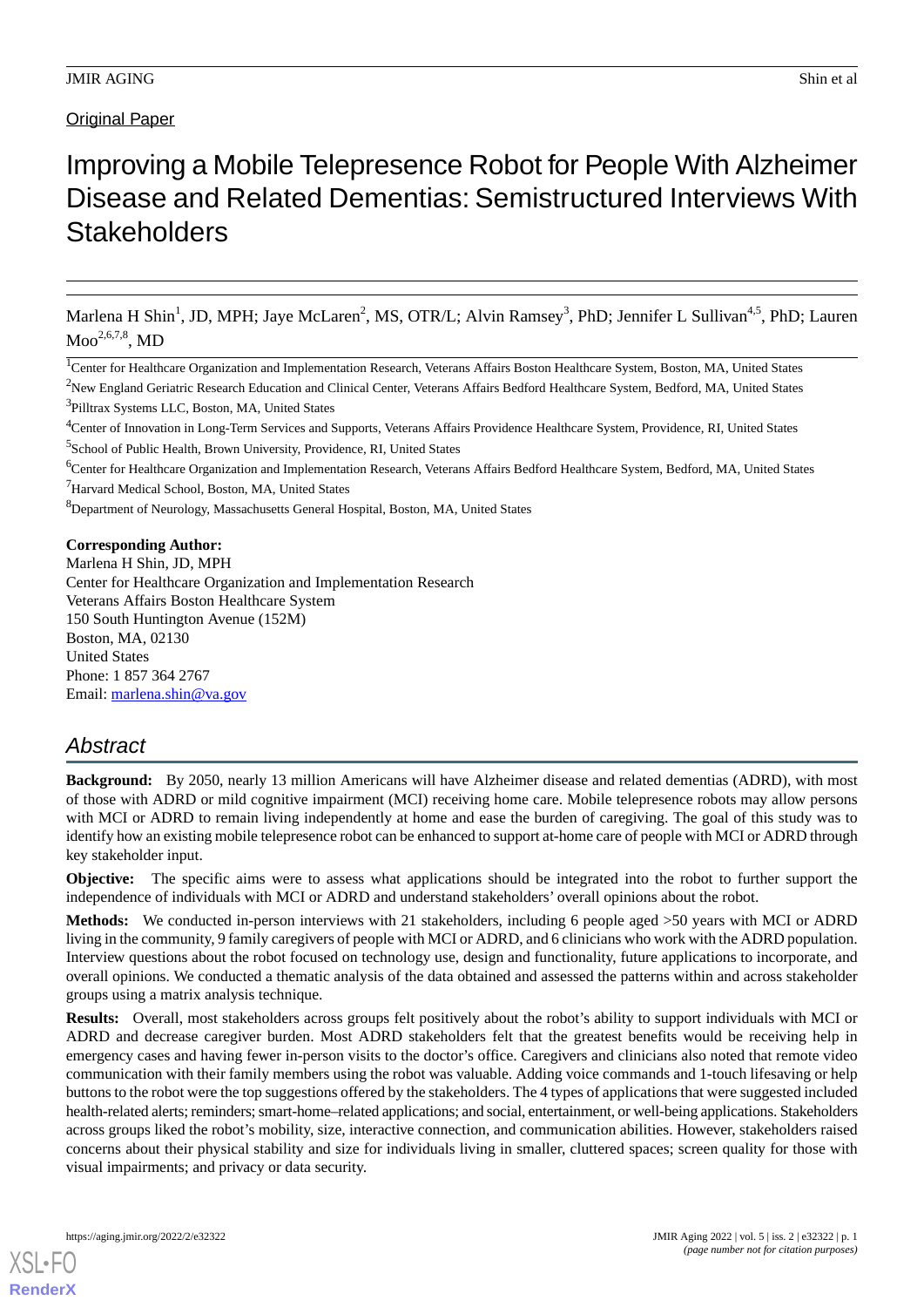**Conclusions:** Although stakeholders generally expressed positive opinions about the robot, additional adaptations were suggested to strengthen functionality. Adding applications and making improvements to the design may help mitigate concerns and better support individuals with ADRD to live independently in the community. As the number of individuals living with ADRD in the United States increases, mobile telepresence robots are a promising way to support them and their caregivers. Engaging all 3 stakeholder groups in the development of these robots is a critical first step in ensuring that the technology matches their needs. Integrating the feedback obtained from our stakeholders and evaluating their effectiveness will be important next steps in adapting telepresence robots.

#### (JMIR Aging 2022;5(2):e32322) doi: [10.2196/32322](http://dx.doi.org/10.2196/32322)

#### **KEYWORDS**

mild cognitive impairment; socially assistive robot; robot technology; caregiver support; gerontology; aging in place; qualitative research; mobile phone

## *Introduction*

#### **Background**

More than 6 million Americans aged ≥65 years are currently live with Alzheimer disease and related dementias (ADRD), and it is projected that this number will increase to nearly 13 million Americans aged ≥65 by 2050 [\[1](#page-12-0)]. Approximately 80% of people with ADRD and most people with mild cognitive impairment (MCI) receive care in their homes [[2](#page-12-1)]. In the United States, 83% of care provided to older adults is from family members, friends, or other unpaid caregivers; 48% of these caregivers provide help to older adults with ADRD [[1\]](#page-12-0). Caregivers of people with ADRD can often be burdened emotionally and financially; they experience emotional, financial, and physical challenges due to care responsibilities at twice the rate of caregivers of older adults without dementia [[1\]](#page-12-0). The primary reason family members or friends act as caregivers for people with MCI or ADRD is to allow them to remain living in the community rather than in a long-term care facility, but this may become challenging, especially for caregivers supporting people with ADRD who live alone. ADRD caregivers report worsening of their own health due to care responsibilities and are required to take a leave of absence from work or quit work [[3\]](#page-12-2).

Various types of robots can help people with MCI or ADRD. Mobile telepresence robots, which are the focus of this study, can be used to mediate communication and social exchange between family members, friends, and others who may not be colocated. Such contact can alleviate loneliness, support medication compliance and other important daily activities, and alert caregivers and clinicians in a timely way to address changing patient needs. Studies have established the feasibility of mobile telepresence robots for supporting social interactions between caregivers and people with MCI or ADRD [[4\]](#page-12-3). If telepresence is complemented by autonomous robotics, the potential range of benefits expands even further through innovative approaches to care that can allow people with MCI or ADRD to remain living independently in the community, which may help to alleviate loneliness and enhance the quality of life of people with ADRD, as well as ease the burden of caregiving  $[5-11]$  $[5-11]$  $[5-11]$ .

Although several types of robots have been developed to assist people with MCI or ADRD, and the feasibility of telepresence for supporting social interactions between caregivers and people

 $XS$  $\cdot$ FC **[RenderX](http://www.renderx.com/)** with dementia has been established [\[4](#page-12-3)], research on dementia-specific adaptations and acceptance of these robots that incorporate perspectives across 3 key end-user stakeholder groups (ie, individuals with MCI or ADRD, caregivers, and clinicians) has been limited in scope [[4](#page-12-3)[,5](#page-12-4),[11](#page-12-5)[-14](#page-13-0)]. For example, there is limited research on how autonomous robotics features can assist a mobile telepresence robot in supporting at-home care of people with MCI or mild to moderate ADRD. Robots have often been developed in an ad hoc manner by technology companies with limited understanding of the needs, preferences, and feedback from key stakeholders [[15-](#page-13-1)[17\]](#page-13-2). The ways in which robots can assist people with MCI or ADRD, their caregivers, and clinicians need to be explored further.

#### **Objectives**

In this study, we engaged these 3 key stakeholder groups in the design of dementia-specific adaptations to an existing, commercially available mobile telepresence robot that is already being used in several other settings, such as in schools for homebound students and for home health care by remote clinicians. The overall purpose of this qualitative study was to obtain stakeholder feedback and identify how an existing, commercially available mobile telepresence robot can be enhanced to support at-home care of people with MCI or mild to moderate ADRD, with the ultimate goal of developing an autonomous mobile telepresence robot. The specific aims of the study were to (1) assess what applications should be integrated into the robot to support the independence of individuals with MCI or ADRD and (2) understand stakeholders' overall opinions about the robot.

## *Methods*

#### **Overview**

The study consisted of qualitative interviews with 3 key stakeholder groups (people with MCI or ADRD, caregivers, and clinicians) to obtain feedback on how to adapt an available mobile telepresence robot and further understand stakeholders' opinions about the potential utility of the robot.

#### **Ethics Approval**

The study protocol was approved by the Institutional Review Board at the Veterans Affairs (VA) Bedford Healthcare System (approval number 110818). Participation in the study was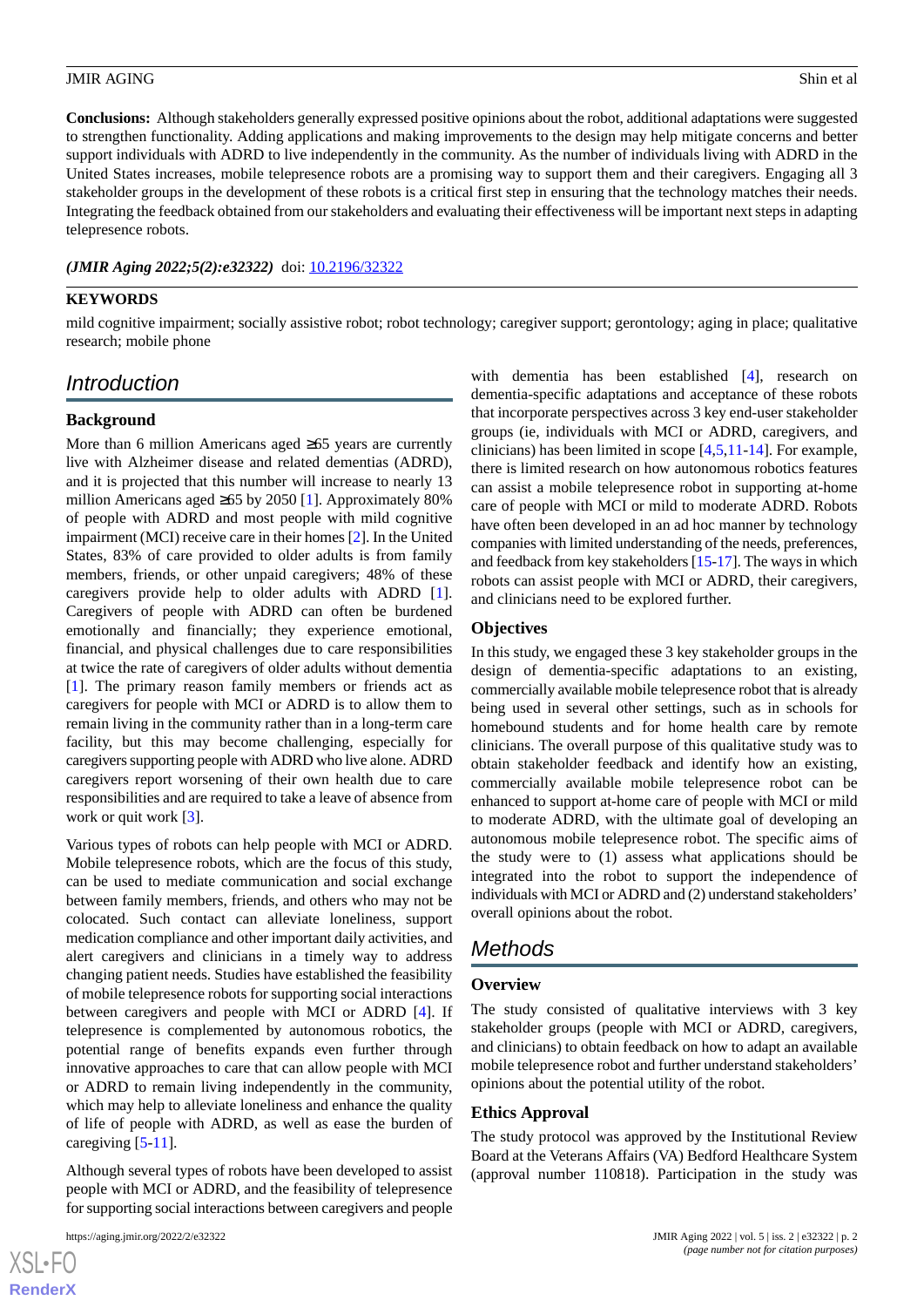voluntary, and informed consent was obtained from each participant.

#### **Study Population**

Study inclusion criteria consisted of the following for each of the three stakeholder groups, respectively: (1) male or female Veteran aged ≥50 years with MCI or early ADRD living in the community (ie, not a nursing home or assisted living facility): people with MCI or ADRD were categorized as having MCI versus early ADRD based on the most recent clinic visit note at the time of recruitment and had to be alone at home for at least 4 hours, and there had to be no indication of incompetence in the Veteran's medical record; (2) male or female family caregivers aged ≥18 years who had a family member with an established diagnosis of memory loss, MCI, or any cause of dementia: the caregiver needed to have a family member with MCI or early ADRD who frequently spent at least 4-hour stretches alone at home apart from any caregiver in the last 12 months; and (3) male or female clinician with experience in managing patients with MCI or ADRD: clinician participants must have provided care to patients with cognitive impairment and/or supported families of such patients for at least one year.

#### **Recruitment**

Our goal was to recruit at least six participants from each of the 3 key stakeholder groups: people with MCI or ADRD, caregivers, and clinicians. To recruit people with dementia, we identified patients with MCI or early ADRD from the current VA Bedford outpatient primary care and dementia clinics using electronic medical records. Once identified, the VA Bedford study coordinator (JM) reviewed the electronic medical records of the patients to determine whether they met the inclusion criteria. Those who met the inclusion criteria were mailed an invitation letter for participation in the study; the letter included a phone number to call should they wish to opt out of the study. The study coordinator made a recruitment phone call to patients who did not call back to opt out.

Family caregivers were recruited through family relationships with people with dementia who were recruited for this study or through inputs from VA clinical providers. Caregivers also received a letter of invitation, and the study coordinator followed up with telephone calls or email.

VA Bedford providers with expertise and experience in managing patients with MCI or ADRD were recruited by the VA study principal investigator (LM) and/or study coordinator via email. Using an opt-in approach, the recruitment email instructed the invited clinician to contact the study coordinator if they were willing to participate. Up to 3 emails were sent to each clinician.

#### **Interview Guide**

The interview guide contained semistructured questions to elicit open responses from participants, as well as structured questions that asked participants to rate their responses on a Likert scale as well as to categorize options (eg, from most useful to least useful) and then provide a rationale for their response. Questions related to perceived usefulness and perceived ease of use were used to assist in understanding stakeholders' preferences regarding technology and identify adaptations that can be made to the robot (ie, the mobile robot, as both concepts may affect stakeholders' attitude toward using the mobile robot, which can then influence their behavioral intention to use the mobile robot and thereafter, affect actual use). We conducted a literature review to understand the types of questions and qualitative themes found in previous research studies relating to mobile telepresence robots as well as other types of robots that have been developed to assist people with ADRD [\[18](#page-13-3)-[23\]](#page-13-4). On the basis of this literature review, we developed interview questions that focused on domains that we established a priori to help guide our understanding of how stakeholders perceive the mobile robot's usefulness and ease of use: (1) technology use, (2) design and functionality of the robot, (3) future applications to be incorporated into the robot, and (4) overall opinions about the robot. We established these as key domains because they would allow us to elicit information from stakeholders to accomplish this study's overall purpose and specific aims. We asked participants similar questions across all stakeholder groups. [Table 1](#page-3-0) provides relevant questions for these domains. Of note, for the question "Please let me know how you would rank these applications that could be used or built into the robot (from most useful to least useful)," the 6 categories of applications were chosen by subject-matter expert team members with extensive clinical knowledge (LM) and technical knowledge (AR)—based on their professional experience in working with people with MCI or ADRD, conducting research on robots, and/or developing robots. The subject-matter experts met to brainstorm and discuss what types of applications would enhance the mobile telepresence robot for this population and chose the 6 applications that would be the most feasible to add to the robot.

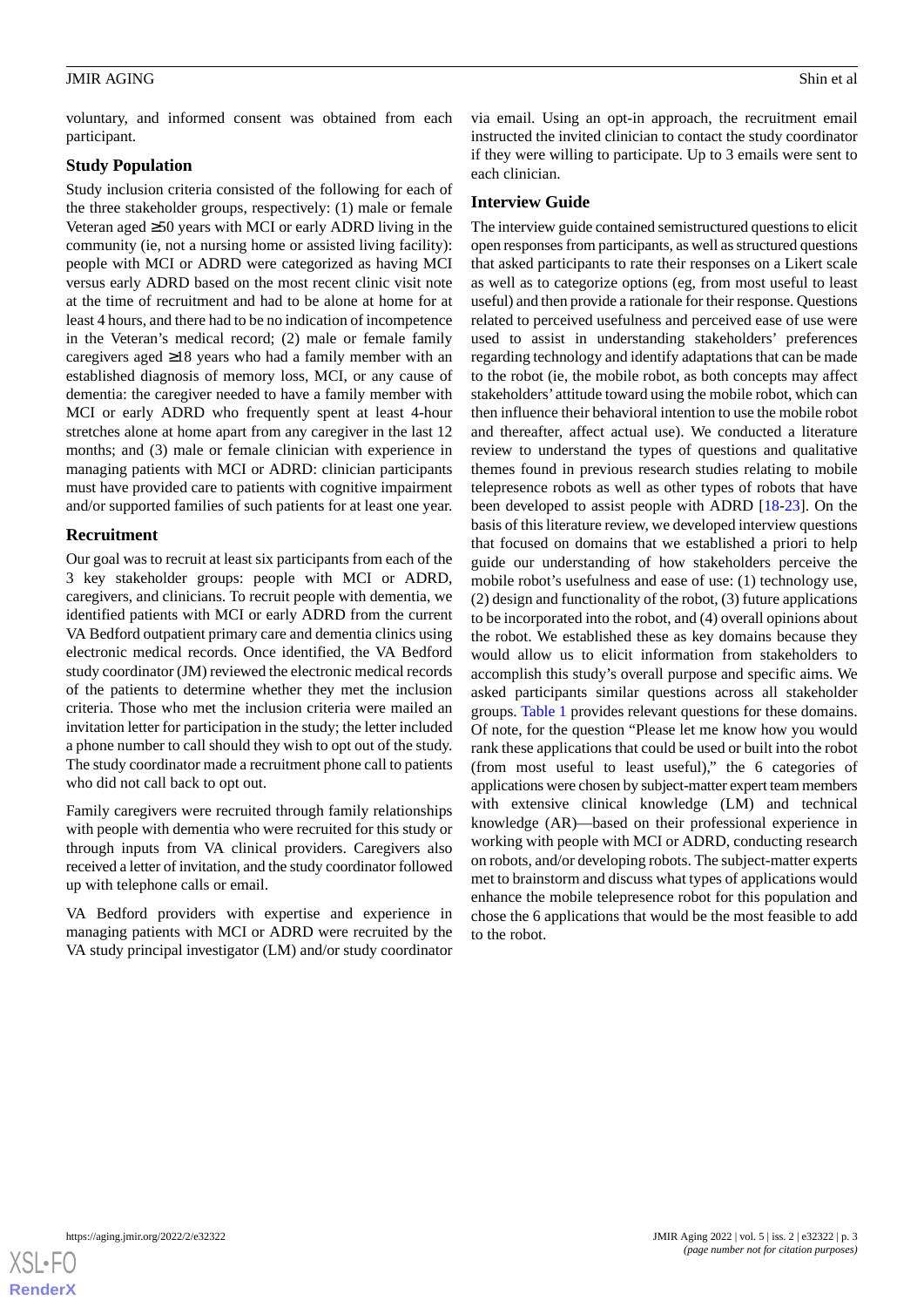<span id="page-3-0"></span>**Table 1.** Domains and relevant interview questions.

| Domain                                                     | Interview question                                                                                                                                                                                                                                                                                                                                                                                                                                                                                                                                                                                                                                                                                                       |  |
|------------------------------------------------------------|--------------------------------------------------------------------------------------------------------------------------------------------------------------------------------------------------------------------------------------------------------------------------------------------------------------------------------------------------------------------------------------------------------------------------------------------------------------------------------------------------------------------------------------------------------------------------------------------------------------------------------------------------------------------------------------------------------------------------|--|
| Technology use                                             | How often do you use the internet?<br>$\bullet$<br>How often do you use the internet for health-related reasons or to get answers to health-related questions?<br>$\bullet$<br>What kinds of technology do you regularly use at home?<br>$\bullet$<br>Thinking about the technology you just mentioned you regularly use: choose one of the following that best describes<br>$\bullet$<br>your comfort level.<br>I am very comfortable using this technology.<br>a.<br>I am somewhat comfortable using this technology.<br>b.<br>I am somewhat uncomfortable using this technology.<br>c.<br>I am very uncomfortable using this technology.<br>d.<br>Not sure.<br>e.<br>Do you use any applications for health purposes? |  |
| Design and functionality of<br>the robot                   | What do you like about the design and functionality of the robot?<br>What do you not like about the design and functionality of the robot?<br>$\bullet$<br>Do you have any suggestions for changes to be made to the design and functionality of the robot?<br>$\bullet$                                                                                                                                                                                                                                                                                                                                                                                                                                                 |  |
| Future applications to be incor-<br>porated into the robot | What kinds of new applications would be useful to build into the robot?<br>$\bullet$<br>Please let me know how you would rank these applications that could be used/built into the robot (from most<br>$\bullet$<br>useful to least useful).<br>Medication reminders or dispensing<br>a.<br>Communication with family/caregivers<br>b.<br>Reminders about the day's schedule<br>c.<br>Communication with medical staff/providers<br>d.<br>Emergency help access<br>e.<br>f.<br>Social stimulation activities such as games or reading the news                                                                                                                                                                           |  |
| Overall opinions about the<br>robot                        | On the basis of the video/materials we showed you and what you now know about the current version of the<br>$\bullet$<br>robot, what is your overall opinion about the robot (1=useless to 10=excellent)? Why did you give that rating?<br>What is the greatest value you think it would provide?<br>$\bullet$<br>Do you foresee any challenges in using the robot?<br>٠                                                                                                                                                                                                                                                                                                                                                 |  |

## **Data Collection**

From July to August 2019, a total of 3 health service researchers (MS, JM, and JS) who are experienced in qualitative methods, conducted the semistructured interviews. Each stakeholder participated in 1 in-person individual or group interview, which lasted approximately 60 minutes. Interviews were conducted either at the VA Bedford main facility or at the participant's home. People with MCI or ADRD and family caregiver participants received a US \$50 gift card for their participation in the interview and an additional US \$30 gift card to compensate for travel time if they participated in person at VA Bedford. To thank them for their time and insight, the VA clinician participants received a modest meal, which did not exceed a value of US \$20 per person. Before the interviews, all participants provided informed consent and agreed to be audio-recorded for transcription purposes.

After obtaining consent, the interviews began by asking participants to complete a stakeholder group–specific demographics questionnaire. As part of the interview process, we also provided participants with information about the existing, commercially available mobile telepresence robot, which included a photo [\(Figure 1\)](#page-4-0) and a brief explanation.

This robot is a wheeled, upright (approximately 122 cm tall), self-propelled device that weighs 8.6 kilograms with a 14.5-cm screen; it moves about under remote control and provides 2-way video communication between a remote user who pilots the robot through an app accessed via a computer, tablet, or smartphone and a person who is physically present with the robot. In addition, we presented a video (television news segment) to visually display the robot's current capabilities. The video featured a student who was immunocompromised and could not attend school in person. However, the student was able to attend school and remain in the classroom virtually through the mobile telepresence robot. Through this video, the participants were able to see how the robot displayed the student's face on the screen and enabled her to talk to and socialize with her classmates and teacher in the classroom and how she could control the robot, allowing it to move through the classroom and down the hallways. We then asked the participants questions from the interview guide.

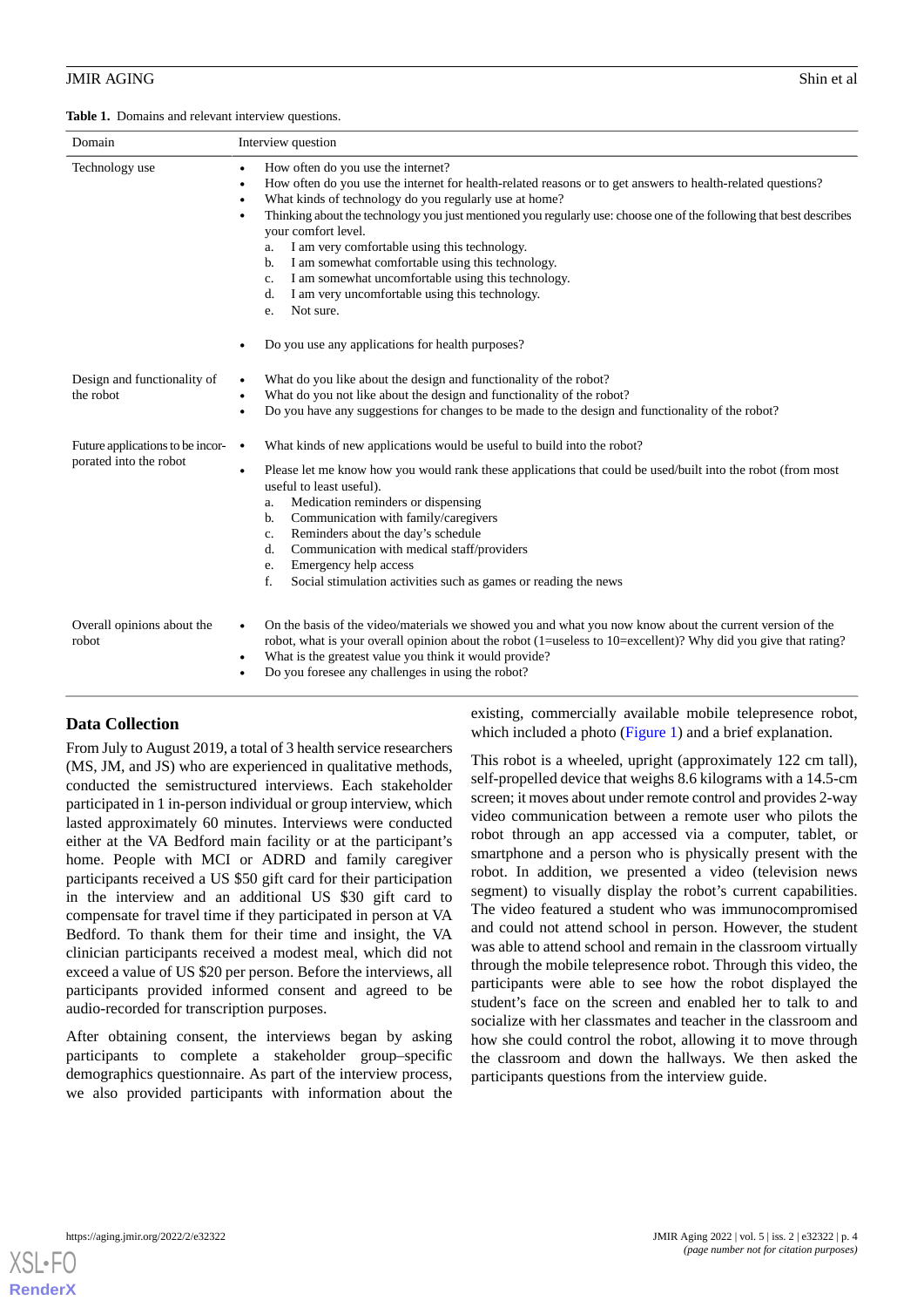<span id="page-4-0"></span>**Figure 1.** Mobile telepresence robot used in the study.



#### **Data Analysis**

Interview transcripts were the primary data source for the directed content analysis. Coding and data analysis focused on four a priori domains: (1) technology use, (2) design and functionality of the robot, (3) future applications to be incorporated into the robot, and (4) overall opinions about the robot. Using a code book that contained domains with definitions, the core analytic team (MS and JS) jointly coded 1 interview transcript and examined the transcript for evidence of the established domains. The 2 researchers discussed the coding process, resolved any discrepancies, and reached a consensus on definitions and coding classification. Thereafter, the transcripts were divided and coded separately by the 2 researchers using NVivo (version 12; QSR International) qualitative software.

Upon completion of coding, we generated coding reports for each domain and stakeholder group. The data in the coding reports were reviewed and then synthesized into a matrix, which allowed us to organize the data to facilitate the final interpretation. Next, we used a matrix analysis technique to assess patterns within and across stakeholder groups [\[24](#page-13-5),[25\]](#page-13-6). Thereafter, for each of the 4 domains, we identified salient themes while noting similarities and variations across stakeholder groups. In addition, we compared patterns in the Likert ratings and responses across stakeholder groups. To ensure wider perspectives, we included study team members (JM, LM, and AR) beyond the core analytic team to review and comment on the study findings.

## *Results*

## **Participant Characteristics**

Overall, a majority of participants (20/21, 95%) were White across all 3 stakeholder groups. The 6 people with MCI or ADRD in our study sample were men (mean age 73 years, range 69-80 years), with 4 (67%) of these participants living with a family caregiver and 2 (33%) were living alone. All 9 caregiver participants in this study were women (mean age 60 years, range 42-80 years). Of the 9 participants, caregivers' relationships with family members with MCI or ADRD included 6 (67%) participants who were the adult child or child-in-law of the family member with MCI or ADRD and 3 (33%) participants who were the spouse or partner. Of the 6 clinician participants, 4 (67%) were women and 2 (33%) were men. All had advanced degrees ranging from master's to doctoral, with an average of 20 years of experience in their respective fields. They estimated that, on average, 89% of their patients were aged  $\geq 60$  years, and 76% of their patients had cognitive impairment.

## **Person With Dementia and Family Caregiver Technology Use**

Although most individuals with MCI or ADRD reported that they were able to use their mobile phones for basic functions (eg, phone calls or SMS text messages), overall, they reported lower use of technology and the internet than caregivers, who reported higher use:

*I don't really use [the internet] that much. I'm not interested and it's confusing.* [Person A with MCI or ADRD]

```
XSL•FO
RenderX
```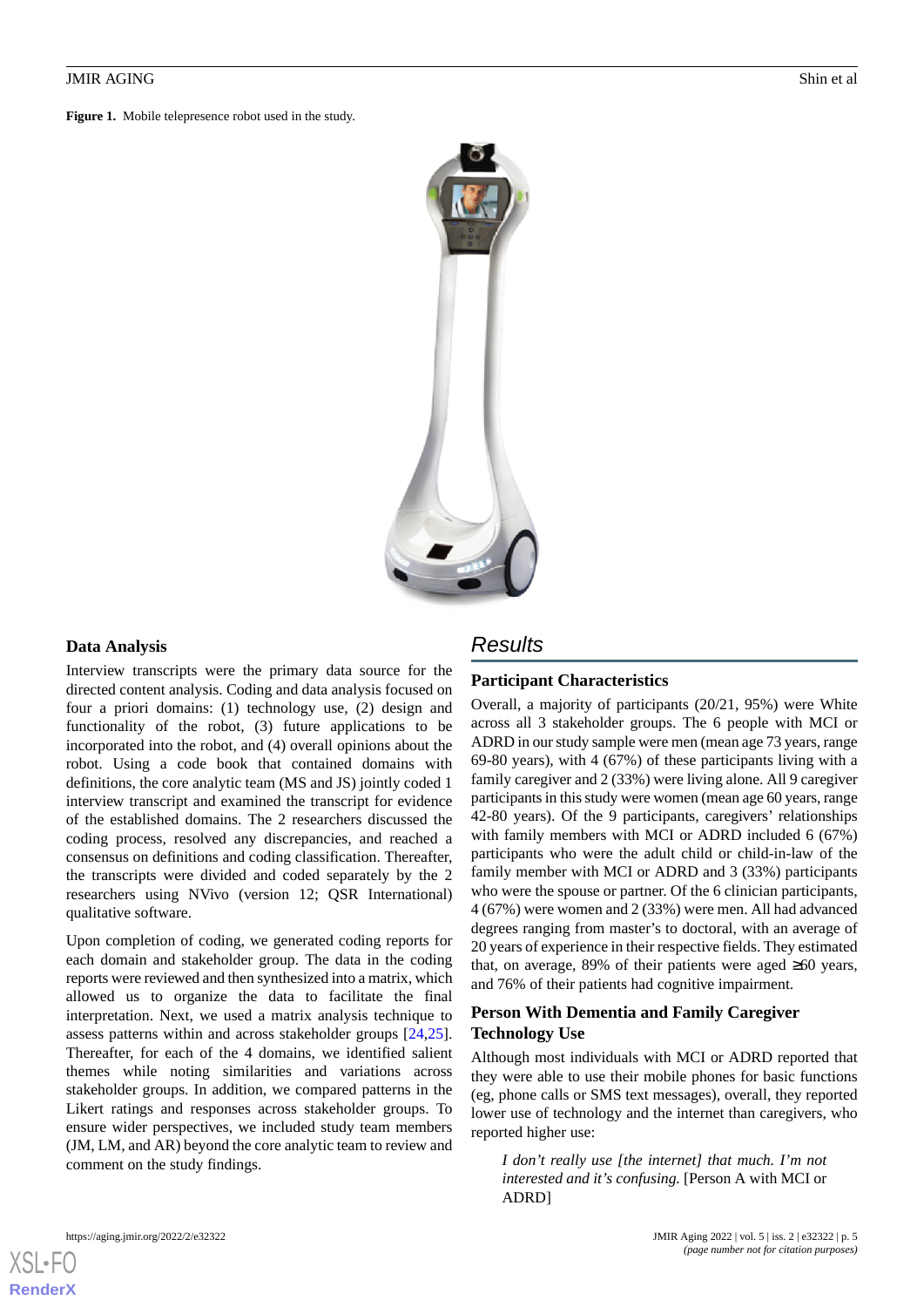*If I walk out the door without my phone, no I go back in the house to get it. It's not one of these, oh yeah I forgot it I'll get it when I get home.* [Family caregiver A]

Most individuals with MCI or ADRD had never used the internet or applications for health-related reasons or to get answers to health-related questions; similarly, caregivers also reported lower use for health-related reasons or questions. However, most caregivers reported using at least one app for health purposes.

## **Design and Functionality of the Robot**

Overall, stakeholders across all 3 groups expressed that they liked the mobility and size of the robot (approximately 122 cm tall), as well as the ability to connect and communicate in an interactive way. However, they expressed concerns related to the size of the robot for individuals living in smaller apartments and trailers, as well as the stability of the robot, questioning whether it could tip over easily. In addition, stakeholders queried whether the screen size and quality (14.5 cm and 320×240-pixel display) would provide enough support for those with visual impairments who would need a screen with higher-quality contrast and that could display larger text or image. Across all stakeholder groups, voice commands and 1-touch lifesaving or help buttons were the 2 top suggestions offered:

*I would [add voice activation] especially if someone has physical trouble, like if they're [a person with*

*disability]. That would be a big help.* [Person B with MCI or ADRD]

*I don't know whether my dad would find it as easy to use unless it is voice activated. Now [that] he has a voice control for the television [he] loves it.* [Family caregiver B]

*[I]f there's a trigger, [a person] just falls, and somebody is on the floor and there's some device that [the robot] has that alerts you whether it be the bracelet or something. [A person] can activate an emergency system and then as opposed to having a false alarm, the person, the communicator or the emergency system would be able to say, oh, Mr. Smith, you're on the floor. It would help with that. And that would actually be extremely important.* [Clinician A]

As presented in [Table 2,](#page-6-0) stakeholders offered several suggestions on what features could be added to the robot and provided input on how those features could help improve the design, functionality, and use of the robot in the context of people with MCI or ADRD. The features listed in [Table 2](#page-6-0) are presented from most often suggested to least often suggested across all stakeholder groups. Adding a voice command feature to the robot was suggested most often, whereas adding lights to the robot was the least often suggested feature.

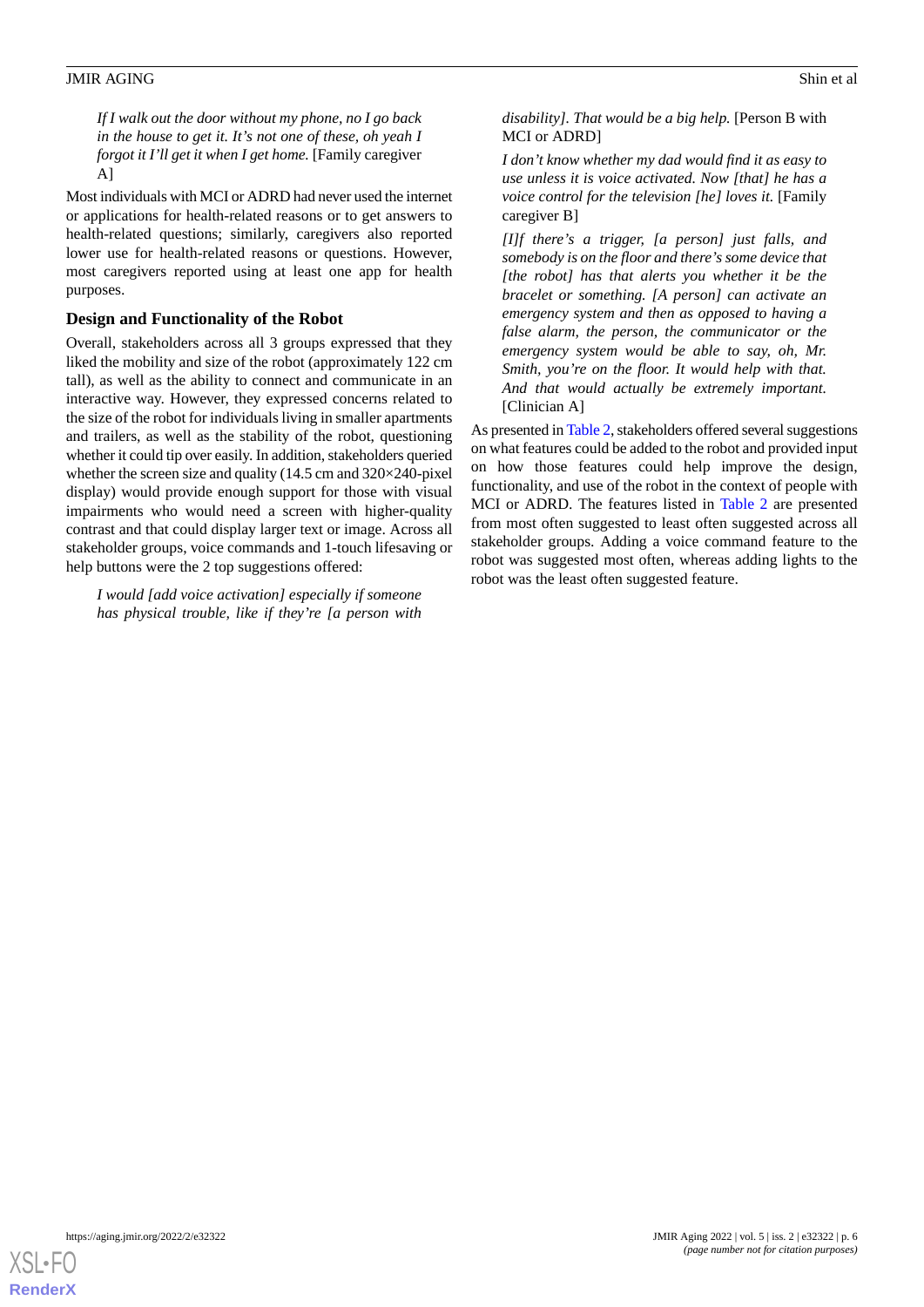<span id="page-6-0"></span>**Table 2.** Feature to add to the robot, number of stakeholders who requested each feature, and stakeholders' feedback.

| Feature to add to the robot                                                     | Stakeholders who requested each feature<br>$(N=21)$ , <sup>a</sup> n (%)                                           | Stakeholders' feedback on how this can help to improve<br>the robot's design and functionality or help stakeholders                                                                                                                                                                                             |
|---------------------------------------------------------------------------------|--------------------------------------------------------------------------------------------------------------------|-----------------------------------------------------------------------------------------------------------------------------------------------------------------------------------------------------------------------------------------------------------------------------------------------------------------|
| Voice command; option to change the voice<br>(eg, male vs female voice)         | $\bullet$<br>Person with MCI <sup>b</sup> or ADRD <sup>c</sup> : 5 (83)<br>Caregiver: 4 (44)<br>Clinician: 6 (100) | Helps with safety (eg, more easily able to call for<br>$\bullet$<br>emergency help as well as call family members and<br>providers)<br>Helps with feeling comfortable with robot (choice of<br>$\bullet$<br>male voice vs female voice)                                                                         |
| Screen adjustment capacity (eg, photograph<br>and touch screen zoom capability) | Person with MCI or ADRD: 0 (0)<br>$\bullet$<br>Caregiver: 5 (56)<br>$\bullet$<br>Clinician: 5 (83)                 | Helps in emergency situations, during telehealth ap-<br>pointments<br>Helps those who have visual impairments or when<br>$\bullet$<br>visual adjustments are needed                                                                                                                                             |
| Size, collapsible, or foldable options                                          | Person with MCI or ADRD: 3 (50)<br>Caregiver: 3 (33)<br>٠<br>Clinician: $3(50)$                                    | Helps those who live in smaller dwellings<br>Helps with ease of moving the robot, if carrying it<br>from room to room or to another floor of the house                                                                                                                                                          |
| Buttons (eg, lifesaving or help call, or on<br>or off)                          | Person with MCI or ADRD: 2 (33)<br>$\bullet$<br>Caregiver: 2 (22)<br>$\bullet$<br>Clinician: 4 (67)<br>$\bullet$   | Helps with safety                                                                                                                                                                                                                                                                                               |
| Volume adjustments                                                              | Person with MCI or ADRD: 0 (0)<br>$\bullet$<br>Caregiver: 2 (22)<br>Clinician: 5 (83)                              | Helps those with hearing impairments                                                                                                                                                                                                                                                                            |
| Alarm, bell, or beeping sound                                                   | Person with MCI or ADRD: 0 (0)<br>Caregiver: 3 (33)<br>٠<br>Clinician: 3 (50)<br>$\bullet$                         | Helps to alert when someone is calling/dialing in<br>Helps to alert a person that robot is near them so the<br>person is not startled                                                                                                                                                                           |
| Customizable color, print, or pattern options                                   | Person with MCI or ADRD: 2 (0)<br>$\bullet$<br>Caregiver: 3 (33)<br>$\bullet$<br>Clinician: 1 (17)<br>$\bullet$    | Helps with connection and comfort with the robot (eg,<br>select a color or pattern/print that the patients like)                                                                                                                                                                                                |
| Attachments (eg, arms, handles, or<br>cupholders)                               | Person with MCI or ADRD: 0 (0)<br>Caregiver: 3 (33)<br>$\bullet$<br>Clinician: $3(50)$                             | Helps patients, particularly with mobility challenges,<br>around the house<br>Helps caregivers to have more control in the home<br>$\bullet$<br>virtually (eg, use the robot to pick up and look at<br>medication bottles, start the microwave, or pick up<br>clutter)<br>Helps the robot go upstairs in a lift |
| Entertainment options (eg, music, television,<br>or movies)                     | Person with MCI or ADRD: 0 (0)<br>$\bullet$<br>Caregiver: 2 (22)<br>Clinician: $3(50)$<br>$\bullet$                | Helps people feel more engaged and comforted by<br>something familiar and enjoyable to them<br>Helps to increase participation<br>٠                                                                                                                                                                             |
| Lights                                                                          | Person with MCI or ADRD: 0 (0)<br>Caregiver: 1 (11)<br>Clinician: 1 (17)                                           | Helps those who have visual impairments<br>Helps with nighttime vision for the robot to be able<br>$\bullet$<br>to gather visual information in a dimly lit house<br>Helps with lights around the robot to see the robot<br>$\bullet$<br>easily if the lights are off or the house is dimly lit                 |

a<br>Person with mild cognitive impairment or Alzheimer disease and related dementias: n=6; caregiver: n=9; clinician: n=6.

<sup>b</sup>MCI: mild cognitive impairment.

<sup>c</sup>ADRD: Alzheimer disease and related dementias.

#### **Future Applications to Incorporate Into the Robot**

#### *Overview*

[XSL](http://www.w3.org/Style/XSL)•FO **[RenderX](http://www.renderx.com/)**

When stakeholders in each of the groups were asked by the study team to rank 6 possible robot applications (ie, medication reminders or dispensing, communication with family or caregivers, reminders about the day's schedule, communication with medical staff or providers, emergency help access, and

social stimulation activities such as games or reading the news) from most useful to least useful, overall across stakeholder groups, participants rated *medication reminders or dispensing* and *emergency help access* as the 2 most useful applications. For people with MCI or ADRD, the top 3 applications were *medication reminders or dispensing*, *emergency help access*, and *reminders about the day's schedule*. Similarly, caregivers and clinicians included *emergency help access* and *medication*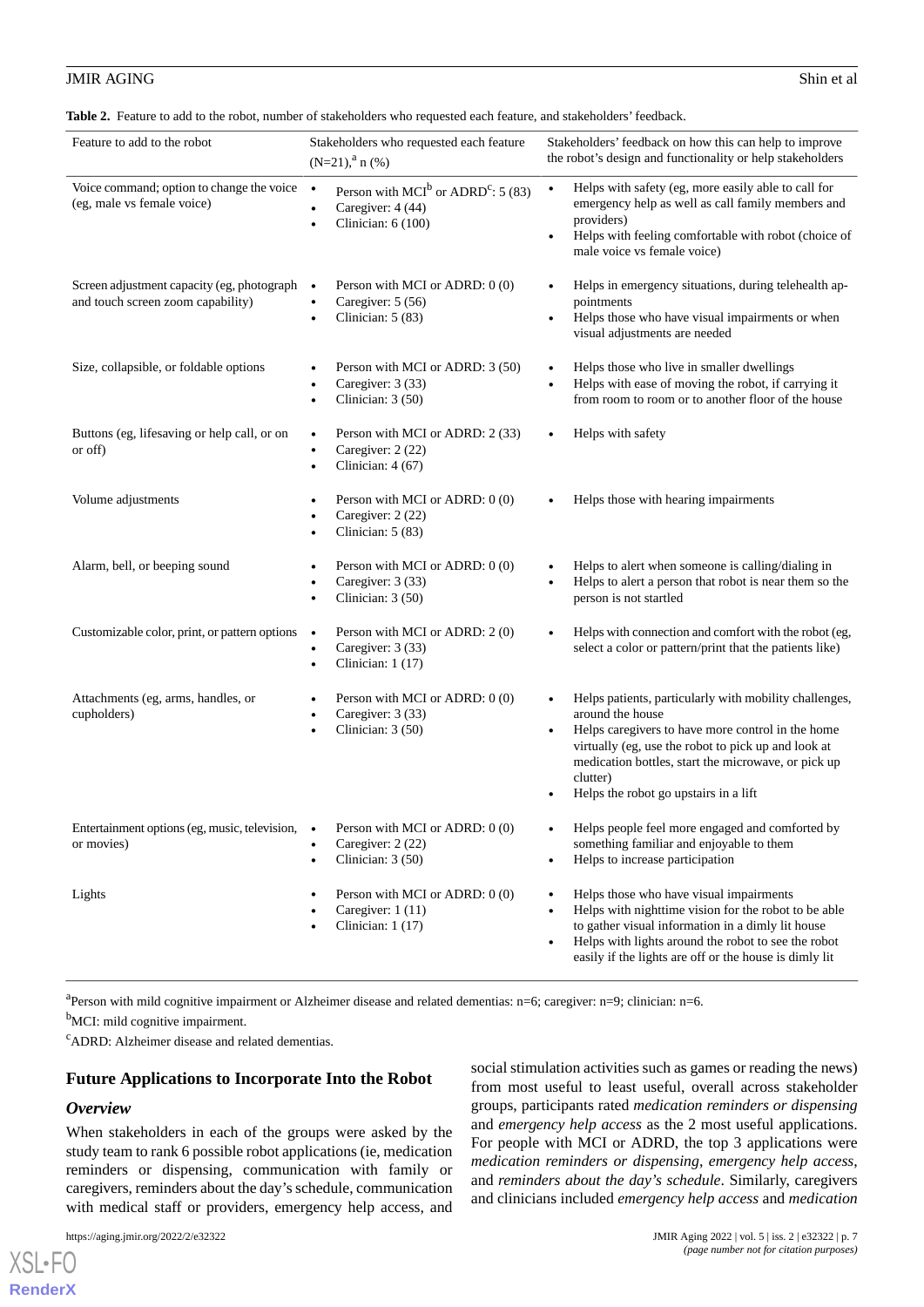*reminders or dispensing* in their top 3 rankings. However, although *communication with family/caregivers* ranked the highest and second highest choice among clinicians and caregivers, respectively, among people with MCI or ADRD, this application ranked fourth overall. Across all 3 stakeholder

groups, *social stimulation activities such as games or reading news* ranked the lowest. [Figure 2](#page-7-0) presents the mean scores of the 6 applications ranked across each stakeholder group with 1 being the lowest and 6 being the highest.

<span id="page-7-0"></span>



In addition to ranking the options of possible applications provided by the study team, stakeholders across the 3 groups offered their own specific suggestions on the types of applications they perceived as useful to include in the mobile robot to enhance the opportunity for individuals with MCI or ADRD to live at home independently. We categorized these suggestions across the 3 stakeholder groups into 4 types of applications: health-related alerts, reminder prompts, smart-home–related applications, and social, entertainment, or well-being applications.

## *Health-Related Alerts*

Suggested applications include health-related alerts such as those that could inform providers of a change in patients' blood sugar or blood pressure levels, as well as those that could be triggered if a person falls. Similar to a bracelet or necklace alert, activation and connection to a previously imputed emergency response system such as family members, ambulance, police, emergency medical technicians, and/or health care providers, could occur.

## *Reminders*

Suggested applications include those offering real-time, step-by-step prompts on how to complete multistep activities such as getting dressed, making a microwave meal, or turning the oven on/off; those about medication, doctors' appointments, other scheduled activities, and wake-up or bedtime prompts, especially for those who have sleep problems; and those that can prompt a person with MCI or ADRD to perform and help with activities of daily living or instrumental activities of daily living (eg, prompt for eating, bathing, or bathroom use).

## *Smart-Home–Related Applications*

Suggested applications include smart-home technology integration, in which the robot can detect motion, connect to a home security alert, and recognize home hazards (eg, smoke and carbon monoxide detection, or tripping hazards). In addition, the robot can work similarly to or in conjunction with a voice-activated smart-home device (eg, the robot turns on or off appliances in the home).

## *Social, Entertainment, or Well-being Applications*

Suggested applications that could enhance the well-being and comfort of a person with MCI or ADRD include community or social connection applications, such as ride share applications that could assist transportation arrangement and allow individuals with MCI or ADRD to go out into the community independently (eg, attending religious groups for social connection); those that stream music, movies, and television shows either directly on the robot's screen or projected onto a wall, which could also be turned on virtually by a caregiver; and games to help with cognitive engagement and exercises to help with balance and mobility. In addition, an app related to identifying family members or friends to assist with recall could enhance social connection and well-being, such as integrating contact numbers of specific family members or friends into the robot, uploading photos and voice recordings of their family members or friends, and inputting specific memories with family members or friends and important dates (eg, birthdays and anniversaries) into the robot.

## **Overall Opinions About the Robot**

Of the 3 stakeholder groups, caregivers reported the highest overall rating for the robot (mean 8.1; rated on a scale of 1 to



**[RenderX](http://www.renderx.com/)**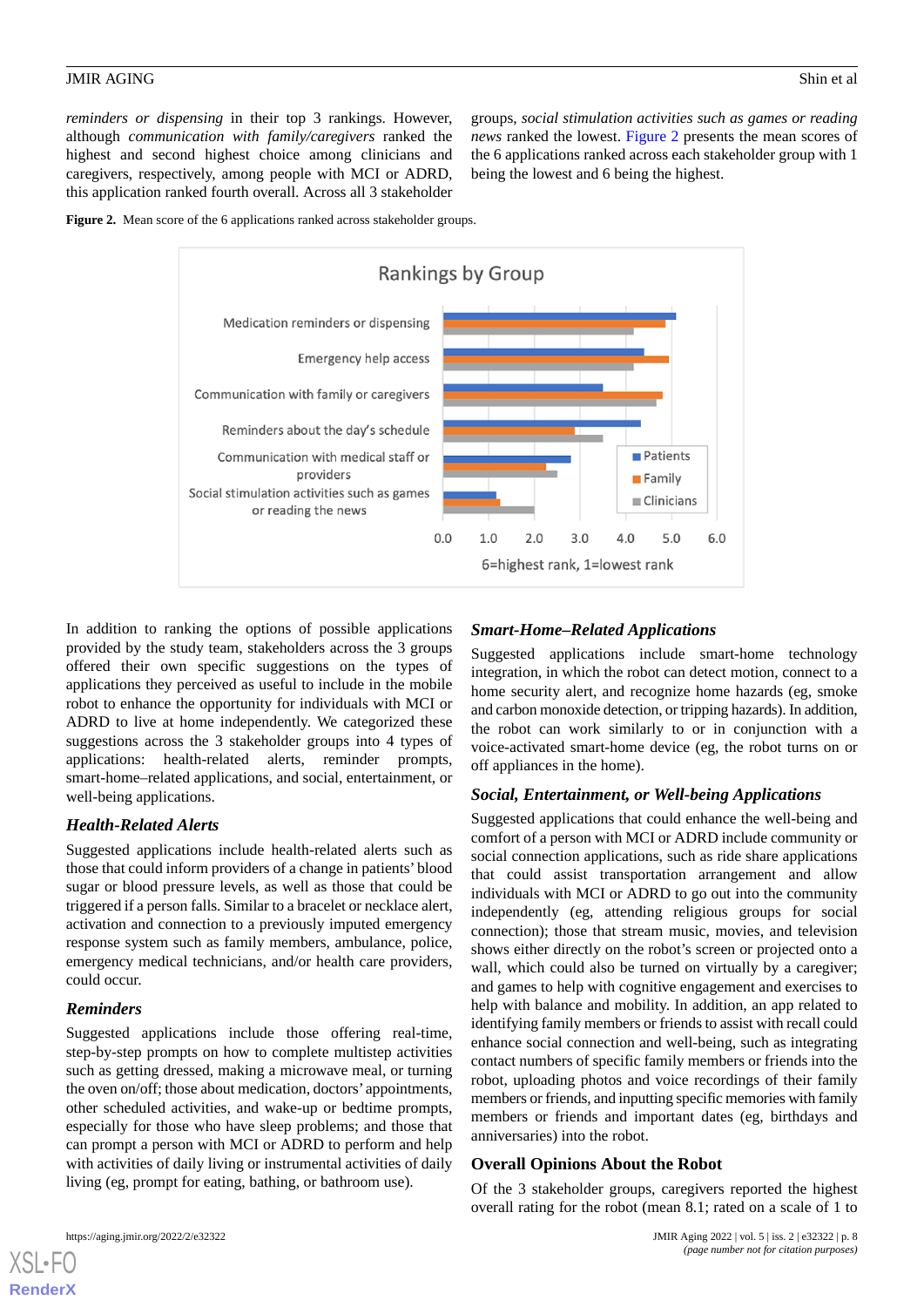10). All caregivers (9/9, 100%) positively perceived the robot and liked that they could virtually check in and communicate with their family members, especially if their family members were to be left alone for an extended period. A caregiver described how her family member may trust the robot more than humans to help around the house:

*If I can control [the robot] from afar that's helpful. If it can do some things on its own like little reminders and things, that's helpful. It just serves as a bridge and the fact -- like I said for my dad where he doesn't trust humans to come into the house maybe he would let a machine.* [Family caregiver C]

However, of the 9 caregiver stakeholders, 7 (78%) noted that additional features and applications would have to be added to the robot for it to be more useful; thus, the reason for not rating the robot a 10.

Overall, ratings from the clinician and people with MCI or ADRD stakeholder groups (mean 7.4 and 6.4, respectively) were slightly lower than the caregiver group, noting that additional features and applications had to be added to the robot for it to be more useful. Similar to the caregiver group, all clinicians (6/6, 100%) expressed positive perceptions about the robot and its potential to increase a person's independence and ability to stay home alone:

*What we worry about with people at that stage is that they can continue to do as much as they can, but they need support. And we do know more and more people are living alone. And often the only option is bringing in a home health aide who again might not be the person they want to see there. Or they end up needing to move often. I just think that this will provide them the support that they need, if they welcome it, to be able to keep doing what they're doing as long as possible. It seems like it's enough support. But it's not too much. Especially if it's like a menu of things. If it's like they don't have to accept all of these things at once. You could titrate [support].* [Clinician B]

However, one of the main reasons clinicians rated the robot lower on the scale was that they perceived that the robot in its current state did not offer much beyond what could be done with other virtual connection platforms such as Skype, Facetime, or other modalities used in video telehealth sessions:

*I think that a lot of the things that it's used for can already be done through Facetime or Skype or what not. I think that there's a little bit extra better quality to this.* [Clinician C]

Although the robot was perceived to be beneficial in terms of living independently if additional features and applications were added, 50% (3/6) of the people with MCI or ADRD rated the robot lower on the scale for two main reasons: (1) they perceived that they did not need the robot as they had family members who cared for them and (2) they did not know if they could use the robot in their homes because of challenges with size and mobility:

*We don't have [the robot] now. We do fine without [the robot]. I got my wife. I call her my guidance*

[XSL](http://www.w3.org/Style/XSL)•FO **[RenderX](http://www.renderx.com/)**

*counselor...I wouldn't use it...trying to figure out how to use [the robot would be a challenge].* [Person C with MCI or ADRD]

*If [my children] lived really far away, I could see where that might be nice to see them once in a while and be able to talk to them instead of just on the phone. It would be good that way, but [my] children don't live far away so me personally it's not exciting to have.* [Person D with MCI or ADRD]

*[F]rom what you say [the robot] can do I'd be happy with it but it's going to get in the way. It's going to have to use the other bedroom all the time...[The robot is] too tall and too wide.* [Person E with MCI or ADRD]

In addition, 1 person with MCI or ADRD, who noted that he did not really have any family or friends, reported that the robot could provide companionship to someone who lives alone:

*I think [the robot] would offer companionship because like I said I don't have any family really. I don't have any friends at all so I'm kind of alone all the time. It doesn't really bother me. I get used to it after a while. But yeah, I think for somebody like me, [the robot] would offer companionship.* [Person F with MCI or ADRD]

#### **Greatest Value**

All (6/6, 100%) stakeholders with MCI or ADRD reported that the greatest value provided by the robot would be help in case of emergency and/or fewer in-person visits to the doctor's office (ie, ability to conduct tele-visits):

*[O]n an average I'll be honest with you I avoid the doctor as much as possible. I avoid them like the plague because it's something I don't like—the smell of hospitals. They make me sad and they're a depressing place. That's another reason I don't like going...[I]f I can avoid going to the doctor and I can just sit at home and say [to the doctor] see this, [the robot would help].* [Person F with MCI or ADRD]

*[I]f there was a button that [people] could just push on the [robot] itself. [The robot] would have programmed in your address and how to get into the house for the emergency responders. And if it could automatically open a door, if the doors are locked.* [Person B with MCI or ADRD]

Similar to people with MCI or ADRD, all the clinician stakeholders (6/6, 100%) agreed that the greatest value of the robot would be its ability to provide help in case of an emergency, as well as help their patients with safety at home and increase a person's independence, particularly if additional design features and applications were incorporated:

*[T]he security feature. So often we hear someone falls or something very minor escalates, like they leave a potholder on the stove and turn and walk away and the potholder burns and there's a kitchen fire. And it's not even necessarily the gravity of the act. I think that it's the fear of what could happen ends up*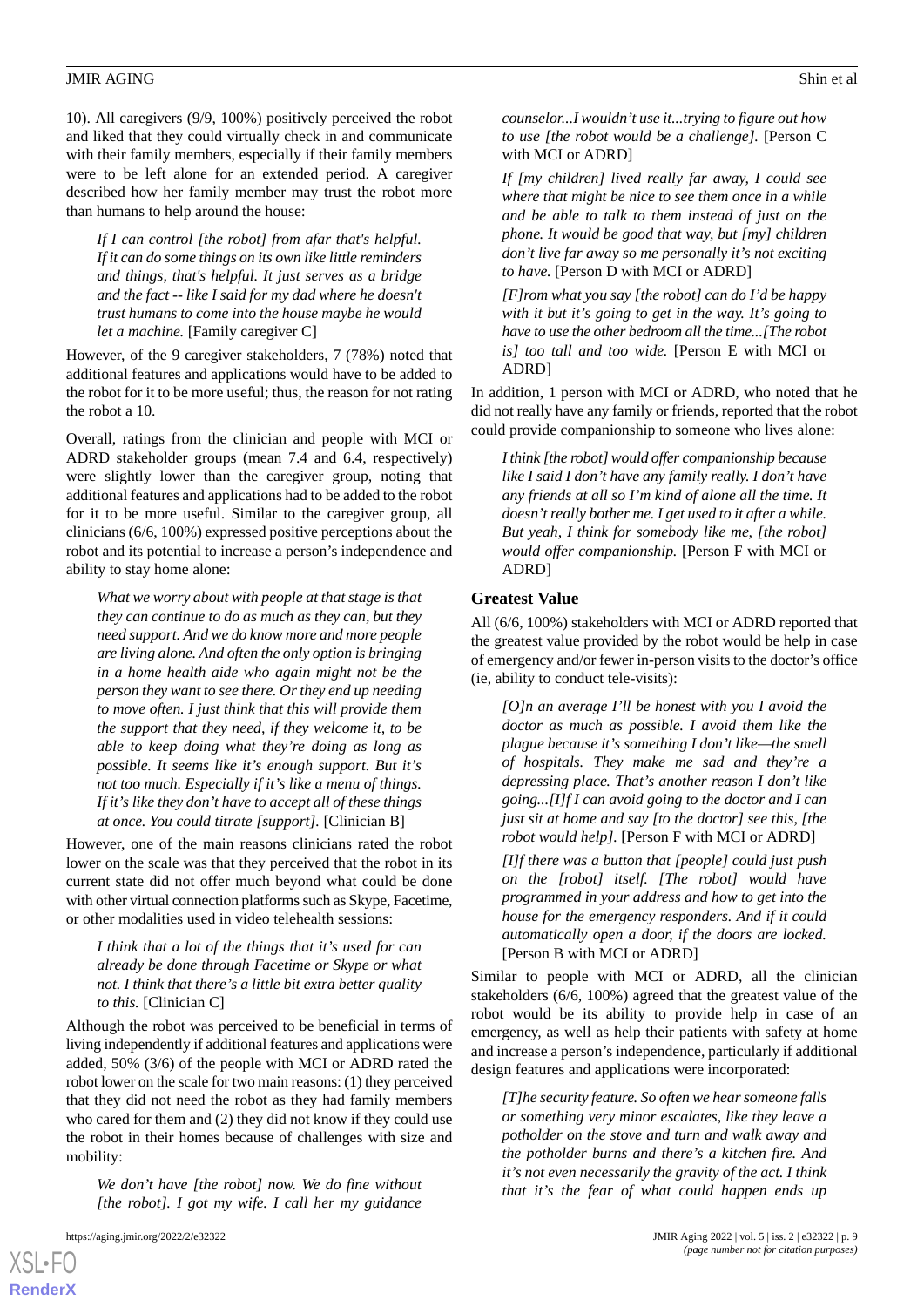*curtailing the person's independence...[T]he daughter or son being able to say [using the robot], what's that box doing in the middle of the floor? Move that to the right. [This] could prevent a fall.* [Clinician B]

Clinicians also highlighted that the robot offers an alternative for in-person doctor visits and can provide clinicians with access to the patient during an emergency. Although caregivers noted similar opinions regarding emergency help, some discussed that in-person doctor's appointments helped their family members get out of the house and increased social interactions.

All caregivers (9/9, 100%) reported that remote video communication with their family members with MCI or ADRD was one of the greatest values of the robot; this technology allows caregivers to perform quick check-ins or longer calls with their family members, as well as observe what is happening when caregivers are unable to make an in-person visit:

*Being able to look at the house to see by chance maybe there's something on the floor that they might trip over that you could say [to the robot] go such and such a place, there's something on the floor, pick it up. Being able to [see that] without actually physically being there. I live close to my parents, but some people [live] hours away. Having something like this would probably help with a lot of people [with ADRD] being able to stay in their own homes.* [Family Caregiver A]

*Really to be able to see her all the time [is the greatest value]. To see what she's doing because I've gone to the house and the stove is on. I'm like why is the stove on? I don't know. I'm like okay we need to be able to see her all the time.* [Family Caregiver D]

#### **Concerns**

Although there were many positive responses to the mobile telepresence robot, all 3 stakeholder groups expressed concerns about using the robot, including technology usability, privacy, and security. In all, 50% (3/6) of people with MCI or ADRD were concerned about the technology needed to operate the robot because they did not own a computer/smartphone and lacked knowledge of how to use this technology:

*I think if [the robot] was voice commanded so you could speak to it to do things that would be the biggest help. But otherwise, whoever needs it has to make sure they either have a phone that they know how to use, [or] can use it [like] a laptop...I think people who might be in need of that are probably going to be older and not as likely to be tech savvy and be able to use computers and phones.* [Person D with MCI or ADRD]

In all, 44% (4/9) of the caregivers and 67% (4/6) of the clinicians also expressed similar concerns about the ability to use the robot by people with MCI or ADRD (eg, ability to fix the robot if presented with technological challenges, lack of Wi-Fi, or equipment needed to operate the robot):

*I think my mother would be good with [the robot]. I think my father, it might be challenging for him only*

[XSL](http://www.w3.org/Style/XSL)•FO **[RenderX](http://www.renderx.com/)**

*because I don't feel that he has the attention span. I think that maybe if this machine was in front of him and he saw what it could do, I think it might spark a little interest.* [Family Caregiver E]

*I think [there are a lot of] unknowns. We only got to see the interface if somebody was talking on the other end. I think there are a lot of other things that are sort of unclear including how it would work, how it would sync with other devices, that sort of thing. Ease of use.* [Clinician D]

To address these concerns, people with MCI or ADRD and caregivers suggested the development of a step-by-step tutorial (video and written instructions) that could teach users how to operate the robot. In contrast, a clinician perceived that people with MCI or ADRD would not experience technological challenges in operating the robot:

*You'd be surprised that patients are starting to become more tech savvy. Believe it—even cognitively impaired people. I've got a couple on my video conferencing, they're doing okay, and the family members are also [okay] because everybody [uses] Skype so they're starting to be more at ease with it.* [Clinician A]

Of the 6 people, although 1 (17%) with MCI or ADRD was concerned about privacy or security, the other 5 (83%) were not. However, caregivers and clinicians expressed more concerns about privacy and security. They discussed the tension between caregivers wanting to check in with their family members but feeling as though they may be infringing on their family members' privacy when controlling the robot. Concerns regarding privacy and patient dignity (eg, when a patient is changing or going to the bathroom), especially when there are multiple permissible remote users, were also noted:

*[F]or the most part, he would appreciate it although there are probably moments where it may feel intrusive...[need to make the robot] so it's not intrusive into any person's private moments...I think that's the only thing I would think about if someone's like, Hi, daughter, didn't realize you were right here.* [Family Caregiver F]

*I'm trying to picture a sort of dual control of the on/off [which would help with] the privacy concern. I mean the problem is that it helps him with the privacy concern but it doesn't help me with the check on him. Cause he is liable to turn it off and forget that he turned it off and then if I can turn it on anytime I need to or want to—how does that give him the privacy that he is looking for. So there's that tension there.* [Family Caregiver B]

*[T]here could be privacy issues. All of that needs to be [thought about] to avoid abandonment, meaning the [robot] gets driven into a corner, thrown down the stairs...I could see, especially if someone's losing their cognition. How do we make sure that we embed this in a way that's the person's needs are respected and that it's done on their terms? As much as the family and the clinician's terms. How do we remind*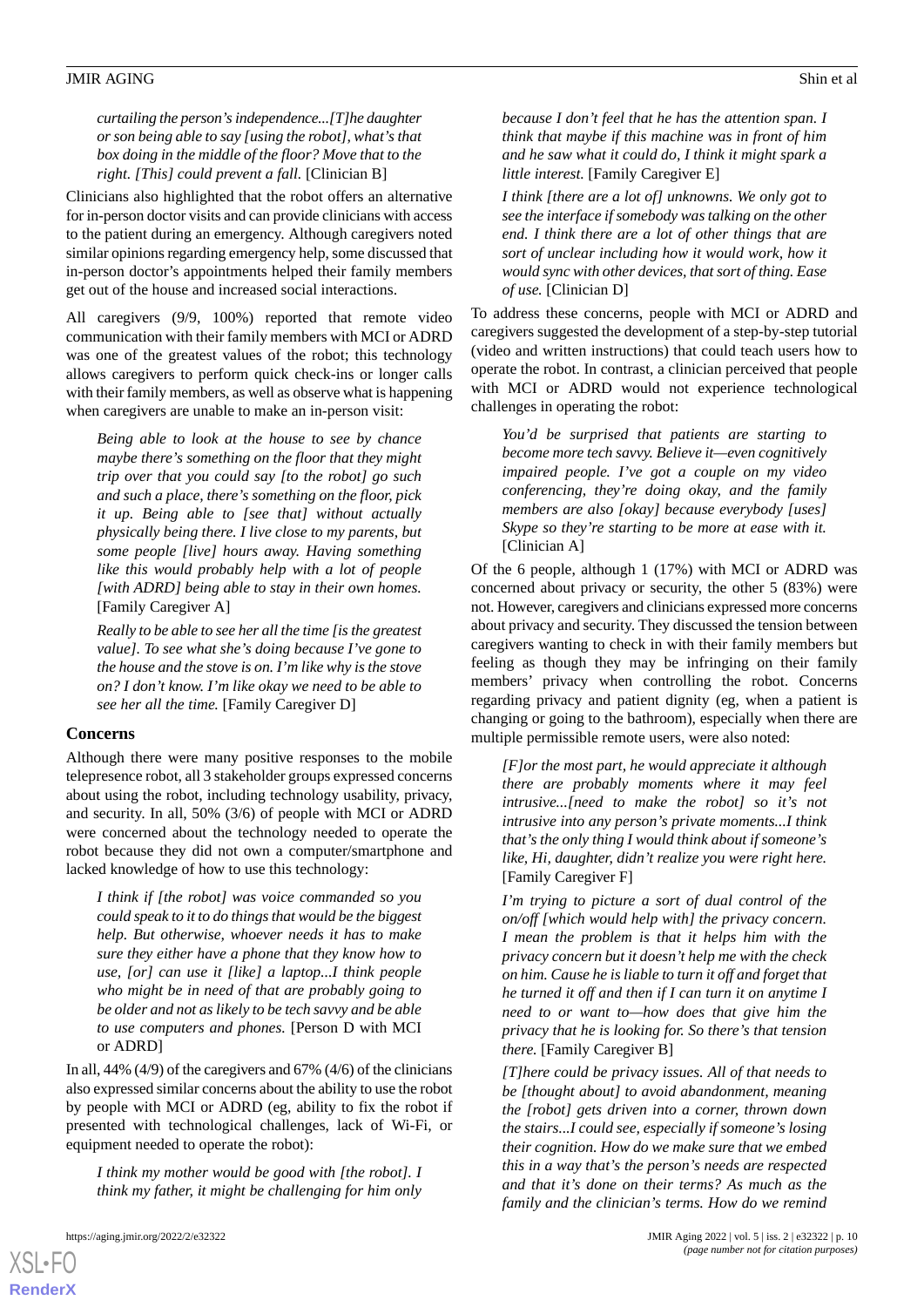*them, for example, if they have a [tele-] appointment with their doctor how do we make sure that we give them plenty of reminders so that a face just doesn't show up in the middle of them watching [TV] in their underwear? And all of the sudden they're embarrassed and they say I never want to do this again. How do we build in enough fail safe features for privacy?* [Clinician B]

To help alleviate concerns, caregiver and clinician stakeholders noted that privacy and security terms would need to be spelled out clearly, such as those related to who would have main control over the robot, if any data are recorded and the security associated with it, and whether someone could easily access the robot and obtain private information.

## *Discussion*

## **Principal Findings**

We conducted this qualitative study to obtain feedback from the 3 groups of key stakeholders (people with MCI or ADRD, family caregivers, and clinicians) on how to adapt an existing, commercially available mobile telepresence robot to specifically support individuals with MCI or early ADRD so that they can continue to live at home independently. Through these interviews, we received consistent feedback across groups, which could enhance the robot's usability. Suggestions that differed by stakeholder group provided us with a complete understanding of the adaptations that need to be made to strengthen the utility of the robot for all stakeholder groups.

People with MCI or ADRD, family caregivers, and clinicians all described multiple possible updates to the design and functionality as well as the applications of the remotely navigable telepresence robot. Family caregivers and clinicians clearly perceived the need for additional support for people with MCI or early stage ADRD to allow them to live alone or be left alone for long periods. Both stakeholder groups felt that the augmented version of the mobile telepresence robot in our study could play an important role. Compared with clinicians and family caregivers who were the most enthusiastic of the 3 stakeholder groups, people with MCI or ADRD reported lower ratings for the robot. Despite these lower ratings from people with MCI or ADRD, many stakeholders across all groups perceived that the robot had the potential to increase a person's independence and ability to stay at home. For example, stakeholders perceived the videoconferencing function (already available in the robot) to be useful in facilitating communication with friends or family members and for video telehealth visits with providers, which helps strengthen relationships by bridging the distance between individuals [[26\]](#page-13-7). However, similar to previous research that highlights the importance of developing robots based on stakeholder feedback [\[18](#page-13-3),[19,](#page-13-8)[27](#page-13-9)], incorporating several adaptations regarding the robot's design, functionality, and applications would be critical to enhance use for their needs, such as additional development of voice command and help button functions as well as applications related to medication reminders or dispensers and emergency response access [[20\]](#page-13-10). These were perceived as critical features or applications to help people with MCI or ADRD maintain independent living at

home; stakeholders raised concerns that these may be barriers to adoption if not incorporated. Among the 3 stakeholder groups, medication reminders and emergency help access ranked the highest, with reminders regarding daily schedules, rounding out the top 3 for those with MCI or ADRD. Although all 3 functions were beyond what the robot could do at the time, the fact that 2 of the 3 related specifically to help with memory decline highlights the importance of engaging disease-specific stakeholders in such studies. Similarly, concerns about the ease of use of the technology with strong recommendations from all 3 groups regarding the integration of voice commands also underline the benefits of including people with MCI or ADRD in the development of products or interventions for which they are the primary target as well as family caregivers and clinicians. Our findings echo previous studies that highlight the importance of aligning and customizing technology functions and applications to end-product users [[12](#page-13-11)[,18](#page-13-3),[19](#page-13-8)[,28](#page-13-12)-[31\]](#page-13-13).

Our results underscore the importance of engaging and obtaining end-user input from different groups of stakeholders in technology development—the individual with MCI or ADRD, the caregiver, and the clinician—which provides for the opportunity to tailor according to the needs and interests of all who are involved in the care of people with MCI or ADRD. Although this is an important component of technology development, to the best of our knowledge, only a few previous studies have interviewed all 3 groups [\[12](#page-13-11),[18\]](#page-13-3). In addition, engaging community-dwelling people with MCI or ADRD is a critical and feasible component of technology development; however, studies have usually lacked the involvement of people with MCI or ADRD in technology development [\[16](#page-13-14)]. This lack of involvement may lead to the implementation of technology that is not tailored or suitable to the individuals who the technology intends to serve [\[16](#page-13-14)]. Family caregivers are also important stakeholders and are quite likely one of the most critical given how this type of technology (mobile telepresence robots) may help alleviate caregiver burden. Caregivers of people with MCI or ADRD are their primary advocates; the primary people with whom they communicate with; and may usually be the primary decision-makers in the household. By involving caregivers as a stakeholder group in our study, we were able to obtain input on what types of features and applications of the mobile telepresence robot can help reduce caregiver burden.

The feedback provided on the adaptations to the mobile telepresence robot and possible applications for the inclusion of all 3 stakeholder groups aligned with concepts such as perceived ease of use and usefulness as well as trust [\[32](#page-13-15)]. These concepts are critical to the adaptation of mobile telepresence robots in health care communication settings and can lead to barriers in adoption if not resolved. Previous studies have noted that barriers to the acceptance of mobile telepresence robots included challenges in using technology and concerns about the ability of older adults to operate the robots [\[18](#page-13-3),[33,](#page-14-0)[34](#page-14-1)]. In our study, compared with caregivers, people with MCI or ADRD reported overall lower use of technology and the internet, which may have affected their perceptions about the usefulness and ease of use of mobile telepresence robots. People with MCI or ADRD and caregivers expressed concerns regarding the

 $XS$ -FO **[RenderX](http://www.renderx.com/)**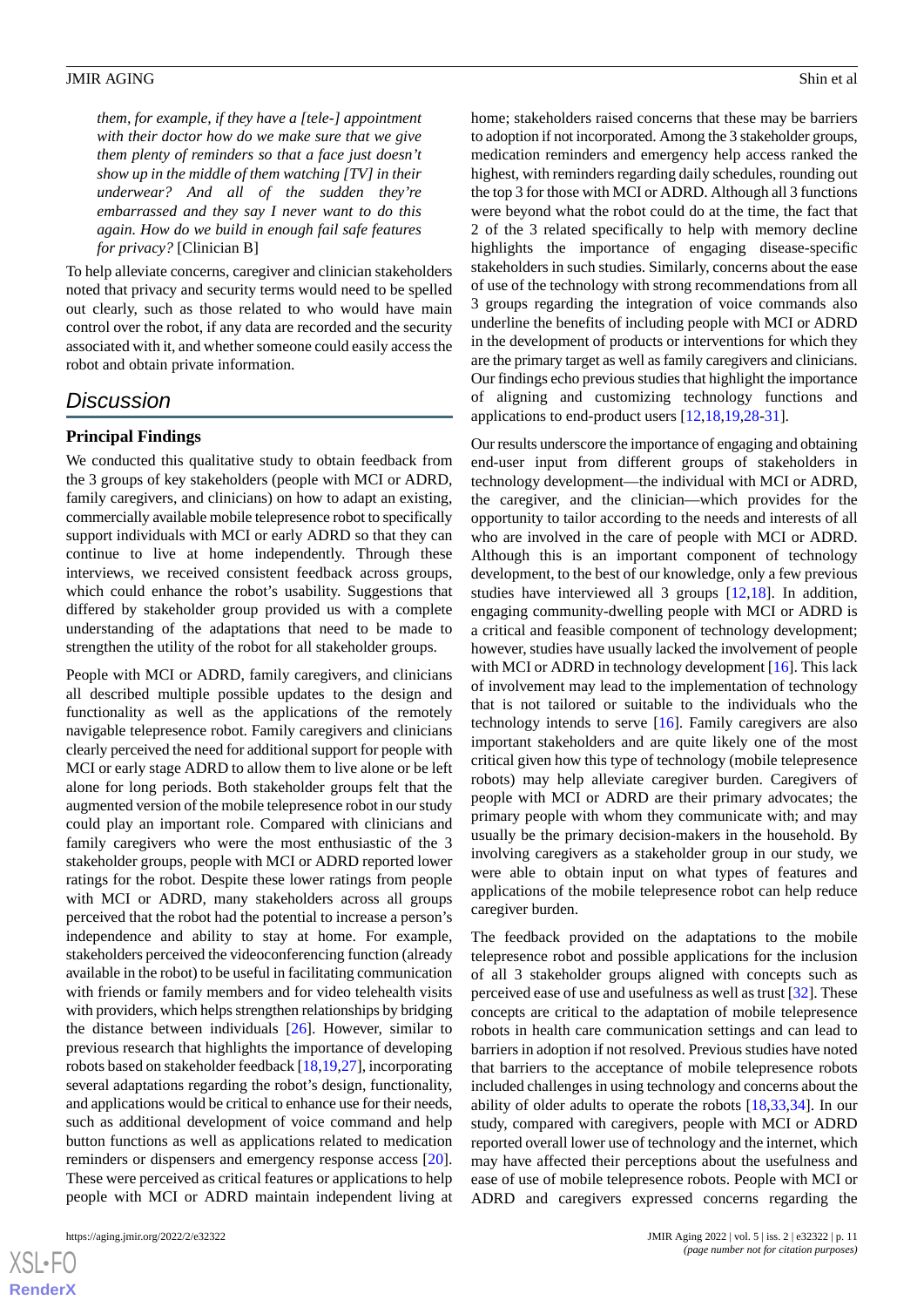technology use required by people with MCI or ADRD to operate the robot. One of the most often suggested design features that stakeholders across the 3 groups wanted (particularly people with MCI or ADRD) to have incorporated into the robot was voice command technology. This simple design improvement has the potential to increase the perceived ease of use and usefulness of robots. In addition, stakeholder feedback can assist in understanding preferences that may potentially enhance trust, thereby leading to a higher adoption of technology. Similar to previous research [[19\]](#page-13-8), people with MCI or ADRD in our study did not seem to be concerned with privacy and security. However, in contrast to previous research on caregivers who were more likely to perceive no ethical dilemma when balancing this with the safety of people with dementia [\[35](#page-14-2)], privacy and security were the main concerns expressed by both caregivers and clinicians. Caregivers and clinicians were unable to offer solutions that they felt would alleviate their concerns but noted that these challenges would need to be resolved for end users, such as themselves, to trust the robot. Given the dearth of studies focusing on privacy and security with robots for people with MCI or ADRD, additional exploration is warranted and should be incorporated into future research [[13\]](#page-13-16).

Although applications related to social stimulation activities (eg, *games or reading the news*) ranked lowest across all 3 stakeholder groups, stakeholders offered suggestions in terms of what types of social, entertainment, or well-being applications they would want to see in the robot; for example, ride share applications that could assist transportation arrangements and allow individuals with MCI or ADRD to go out into the community independently and applications that could assist with recall to help identify family members or friends as well as specific memories and important dates (eg, birthdays and anniversaries). These suggested applications to enhance the robot are important because they may enable people with MCI or ADRD to be even more socially engaged and connected to their family and friends—a key component of what a telepresence robot is supposed to be doing. In particular, as highlighted during the COVID-19 pandemic, social interactions and connections are critical. The pandemic heightened feelings of loneliness as the number of older adults who were socially isolated grew and they were unable to participate in social activities, thus significantly affecting their mental health [[36\]](#page-14-3). Before the COVID-19 pandemic, about one-fourth of the older adults living in the community in the United States were thought to be socially isolated, with approximately 40% of these older adults reporting feeling lonely [\[37](#page-14-4)]. Compared with well-established risk factors such as smoking, high blood pressure, and obesity [[37-](#page-14-4)[39](#page-14-5)], social isolation and loneliness can increase the risk of depression, poorer cognitive function, and dementia leading to an increased risk of mortality and morbidity [\[39\]](#page-14-5). In the United States, deaths caused by Alzheimer disease and dementia have increased by 16% during the COVID-19 pandemic [\[1](#page-12-0)]. The pandemic has shown the importance of developing innovative technology that can improve social connections and support for older adults [[36,](#page-14-3)[40\]](#page-14-6). Our study results echo findings from another study of community-dwelling older adults, highlighting that one of the roles of a mobile robot was to provide friendship or

companionship or to provide help [\[27](#page-13-9)]. In addition, our study also underscores stakeholders' perceptions that one of the greatest values of a mobile telepresence robot is the connection that it can offer to people with MCI or ADRD through remote video communication with family members and friends. Although the robot, as is, provides access and social connections, integrating stakeholders' suggestions on applications into the robot would only further enhance engagement and social connections.

Through this qualitative study, we were able to obtain feedback from key stakeholders and identify the types of features and adaptations they prefer on an existing, commercially available mobile telepresence robot to enhance the support of at-home care for people with MCI or mild to moderate ADRD. As discussed earlier, stakeholders offer several suggestions regarding their desires. Some of these features and adaptations may be more feasible than others. For example, participants noted voice command as a highly desired feature, which is becoming more common in robots (eg, Alexa and Siri). A technology company that focuses on designing and engineering robots may find this feature more feasible to include in a mobile telepresence robot because of the advancements in this technology compared with other desired features such as attachments (eg, arms, handles, or cupholders), which may be challenging because of the robot's center of gravity, or a robot that cleans the house, which is a function that is beyond current capabilities. Moving forward, an important next step for companies that design and engineer robots is to assess the feasibility of the desires from an engineering perspective and balance the challenges in fulfilling the desired features and functions of the stakeholders while also ensuring the robot's usability for the target population.

#### **Limitations**

There are a few limitations to our study that should be acknowledged. Similar to the challenges faced by most qualitative studies, participants volunteered to be a part of the study, and interviews elicited those particular perspectives; thus, interviews may have been subject to selection bias. In addition, stakeholders only viewed the robot through a video and did not see the robot in person; this may have limited their ability to visualize and understand the robot's full capacity of what it could offer. Our study participants were all from the Greater Boston area; thus, we only had a sample of participants from 1 geographic area. In addition, because of the small sample size, particularly within each stakeholder group, we were unable to compare similarities and differences in feedback within each stakeholder group, such as whether caregivers of varying education levels made similar or different suggestions on features and applications to incorporate into a mobile telepresence robot. Because this was a qualitative research study, we did not collect large quantitative data sets that would allow comparisons with the general or larger Veteran patient population. These comparisons are interesting areas for future research. However, a major strength of our work is that, to our knowledge, this is one of the few studies to elicit stakeholder feedback about adaptations that can be made to a telepresence robot from all 3 user groups: people with MCI or ADRD, family caregivers, and clinicians. In addition, our findings are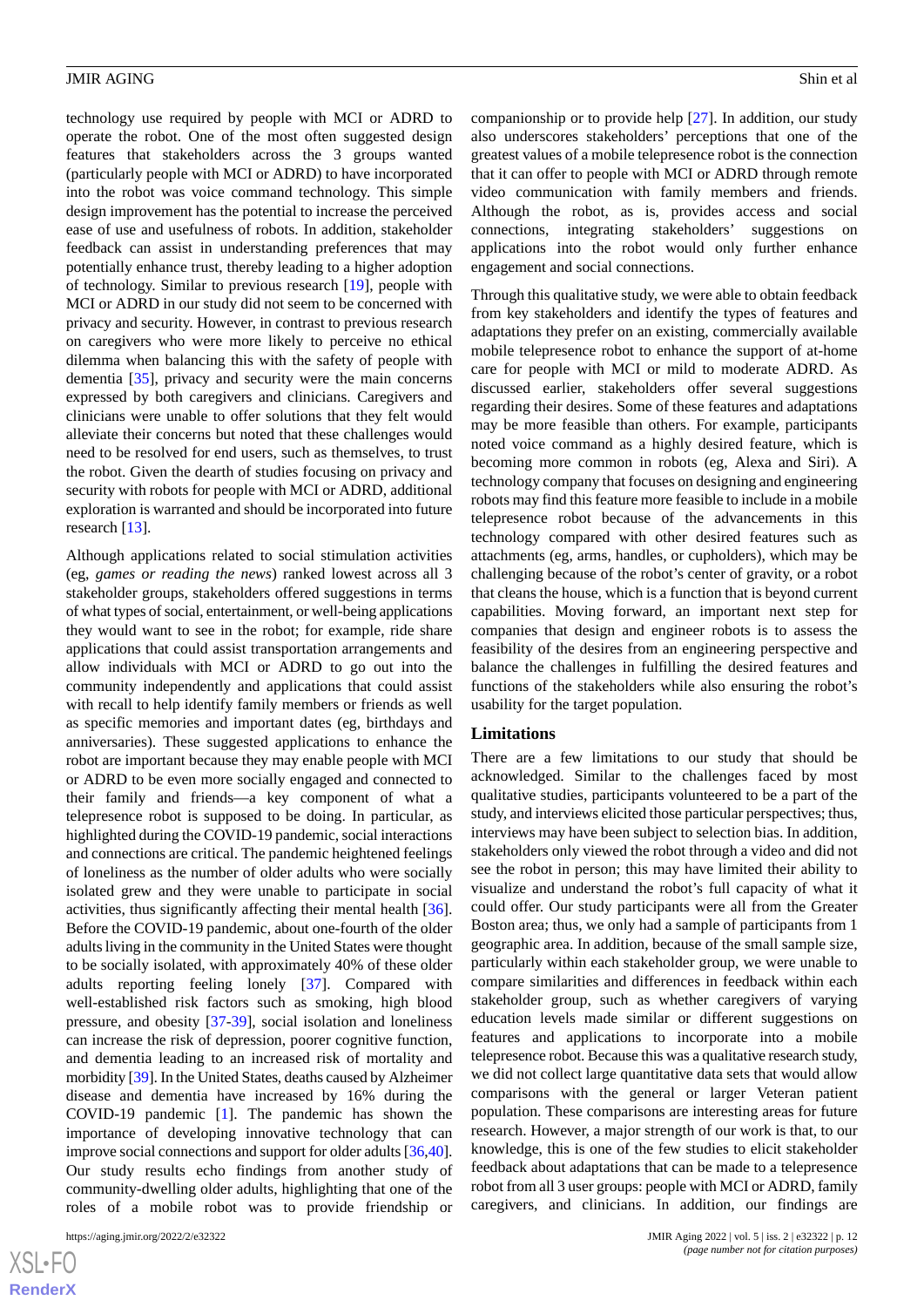generalizable to other assisted technologies for individuals with MCI or ADRD, caregivers, and clinicians.

## **Conclusions**

Recognizing the central role of each of these 3 end-user groups (people with MCI or ADRD, caregivers, and clinicians) is crucial for the development and adoption of technology for people with MCI or ADRD to help them remain living in the community. We learned from these 3 stakeholder groups what a mobile telepresence robot can and cannot do for people with MCI or ADRD; a robot may help to increase social connection

and reduce feelings of loneliness, increase medication compliance and adherence to health routines, increase the independence of people with MCI or ADRD, and increase caregiver well-being [\[41](#page-14-7)]. Our results provide insights into the ways in which a mobile telepresence robot can be adapted to enhance utility from the perspective of all 3 stakeholder groups, which can ultimately be used to develop autonomous robotics features. Future research should continue to incorporate the perspectives of all 3 stakeholder groups in studies to further investigate what adaptations are needed for different types of robots to ensure optimal use by all end users.

## **Acknowledgments**

The authors thank all key stakeholders for taking the time to participate in the interviews and for supporting this study. The authors also thank Rachael Scali for assisting with the preparation of this manuscript. The views expressed in this paper are those of the authors and do not necessarily reflect the position or policy of the Department of Veterans Affairs or the US government. The work reported in this paper was funded by the National Institute on Aging Phase I Small Business Innovation Research number 1 R43 AG060781-01 (principal investigator: AR).

## **Authors' Contributions**

AR and LM contributed substantially to the conception and design of the study. MHS, JM, and JLS contributed substantially to the collection and analysis of qualitative interview data. All authors contributed to the interpretation of the data and preparation of the manuscript. All the authors have read and approved the final version of the manuscript.

## **Conflicts of Interest**

<span id="page-12-0"></span>None declared.

## <span id="page-12-1"></span>**References**

- <span id="page-12-2"></span>1. Alzheimer's disease facts and figures. Alzheimer's Association. 2021. URL: [https://www.alz.org/media/Documents/](https://www.alz.org/media/Documents/alzheimers-facts-and-figures.pdf) [alzheimers-facts-and-figures.pdf](https://www.alz.org/media/Documents/alzheimers-facts-and-figures.pdf) [accessed 2021-07-15]
- <span id="page-12-3"></span>2. Alzheimer's Disease and Healthy Aging: Caregiving for a person with Alzheimer's disease or a related dementia. Centers for Disease Control and Prevention. 2019. URL:<https://www.cdc.gov/aging/caregiving/alzheimer.htm> [accessed 2021-07-15]
- <span id="page-12-4"></span>3. Alzheimer's disease caregivers: fact sheet. Alzheimer's Association. 2020. URL: [https://act.alz.org/site/DocServer/](https://act.alz.org/site/DocServer/caregivers_fact_sheet.pdf?docID=3022) [caregivers\\_fact\\_sheet.pdf?docID=3022](https://act.alz.org/site/DocServer/caregivers_fact_sheet.pdf?docID=3022) [accessed 2021-07-15]
- 4. Moyle W, Arnautovska U, Ownsworth T, Jones C. Potential of telepresence robots to enhance social connectedness in older adults with dementia: an integrative review of feasibility. Int Psychogeriatr 2017 Dec;29(12):1951-1964. [doi: [10.1017/S1041610217001776](http://dx.doi.org/10.1017/S1041610217001776)] [Medline: [28879828](http://www.ncbi.nlm.nih.gov/entrez/query.fcgi?cmd=Retrieve&db=PubMed&list_uids=28879828&dopt=Abstract)]
- 5. Broekens J, Heerink M, Rosendal H. Assistive social robots in elderly care: a review. Gerontechnology 2009;8(2):94-103. [doi: [10.4017/gt.2009.08.02.002.00](http://dx.doi.org/10.4017/gt.2009.08.02.002.00)]
- 6. Kruse CS, Fohn J, Umunnakwe G, Patel K, Patel S. Evaluating the facilitators, barriers, and medical outcomes commensurate with the use of assistive technology to support people with dementia: a systematic review literature. Healthcare (Basel) 2020 Aug 18;8(3):278 [[FREE Full text](https://www.mdpi.com/resolver?pii=healthcare8030278)] [doi: [10.3390/healthcare8030278\]](http://dx.doi.org/10.3390/healthcare8030278) [Medline: [32824711\]](http://www.ncbi.nlm.nih.gov/entrez/query.fcgi?cmd=Retrieve&db=PubMed&list_uids=32824711&dopt=Abstract)
- 7. Kachouie R, Sedighadeli S, Khosla R, Chu MT. Socially assistive robots in elderly care: a mixed-method systematic literature review. Int J Hum Comput Interact 2014 Apr;30(5):369-393. [doi: [10.1080/10447318.2013.873278\]](http://dx.doi.org/10.1080/10447318.2013.873278)
- 8. Abdi J, Al-Hindawi A, Ng T, Vizcaychipi MP. Scoping review on the use of socially assistive robot technology in elderly care. BMJ Open 2018 Feb 12;8(2):e018815 [[FREE Full text](https://bmjopen.bmj.com/lookup/pmidlookup?view=long&pmid=29440212)] [doi: [10.1136/bmjopen-2017-018815](http://dx.doi.org/10.1136/bmjopen-2017-018815)] [Medline: [29440212](http://www.ncbi.nlm.nih.gov/entrez/query.fcgi?cmd=Retrieve&db=PubMed&list_uids=29440212&dopt=Abstract)]
- <span id="page-12-5"></span>9. Huschilt J, Clune L. The use of socially assistive robots for dementia care. J Gerontol Nurs 2012 Oct;38(10):15-19. [doi: [10.3928/00989134-20120911-02](http://dx.doi.org/10.3928/00989134-20120911-02)] [Medline: [22998095](http://www.ncbi.nlm.nih.gov/entrez/query.fcgi?cmd=Retrieve&db=PubMed&list_uids=22998095&dopt=Abstract)]
- 10. Marti P, Bacigalupo M, Giusti L, Mennecozzi C, Shibata T. Socially assistive robotics in the treatment of behavioural and psychological symptoms of dementia. In: Proceedings of the 1st IEEE/RAS-EMBS International Conference on Biomedical Robotics and Biomechatronics. 2006 Presented at: BioRob '06; February 20-22, 2006; Pisa, Italy p. 483-488. [doi: [10.1109/biorob.2006.1639135\]](http://dx.doi.org/10.1109/biorob.2006.1639135)
- 11. Bemelmans R, Gelderblom GJ, Jonker P, de Witte L. Socially assistive robots in elderly care: a systematic review into effects and effectiveness. J Am Med Dir Assoc 2012 Feb;13(2):114-20.e1. [doi: [10.1016/j.jamda.2010.10.002](http://dx.doi.org/10.1016/j.jamda.2010.10.002)] [Medline: [21450215](http://www.ncbi.nlm.nih.gov/entrez/query.fcgi?cmd=Retrieve&db=PubMed&list_uids=21450215&dopt=Abstract)]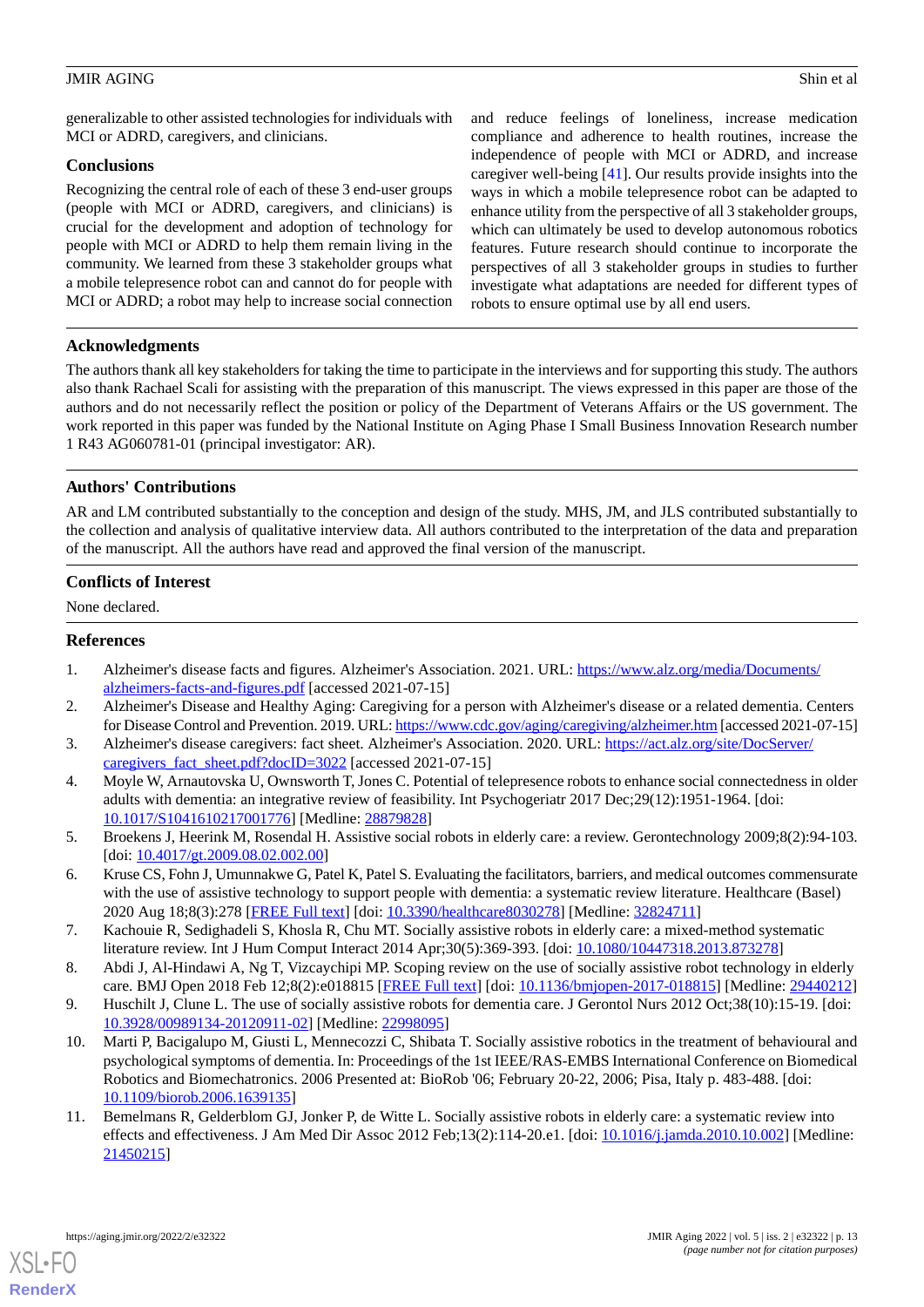- <span id="page-13-11"></span>12. Darragh M, Ahn HS, MacDonald B, Liang A, Peri K, Kerse N, et al. Homecare robots to improve health and well-being in mild cognitive impairment and early stage dementia: results from a scoping study. J Am Med Dir Assoc 2017 Dec 01;18(12):1099.e1-1099.e4. [doi: [10.1016/j.jamda.2017.08.019\]](http://dx.doi.org/10.1016/j.jamda.2017.08.019) [Medline: [28974463\]](http://www.ncbi.nlm.nih.gov/entrez/query.fcgi?cmd=Retrieve&db=PubMed&list_uids=28974463&dopt=Abstract)
- <span id="page-13-16"></span>13. Vandemeulebroucke T, Dzi K, Gastmans C. Older adults' experiences with and perceptions of the use of socially assistive robots in aged care: a systematic review of quantitative evidence. Arch Gerontol Geriatr 2021;95:104399. [doi: [10.1016/j.archger.2021.104399\]](http://dx.doi.org/10.1016/j.archger.2021.104399) [Medline: [33813208](http://www.ncbi.nlm.nih.gov/entrez/query.fcgi?cmd=Retrieve&db=PubMed&list_uids=33813208&dopt=Abstract)]
- <span id="page-13-1"></span><span id="page-13-0"></span>14. Abdi S, de Witte L, Hawley M. Emerging technologies with potential care and support applications for older people: review of gray literature. JMIR Aging 2020 Aug 11;3(2):e17286 [\[FREE Full text\]](https://aging.jmir.org/2020/2/e17286/) [doi: [10.2196/17286](http://dx.doi.org/10.2196/17286)] [Medline: [32780020\]](http://www.ncbi.nlm.nih.gov/entrez/query.fcgi?cmd=Retrieve&db=PubMed&list_uids=32780020&dopt=Abstract)
- <span id="page-13-14"></span>15. Bharucha AJ, Anand V, Forlizzi J, Dew MA, Reynolds 3rd CF, Stevens S, et al. Intelligent assistive technology applications to dementia care: current capabilities, limitations, and future challenges. Am J Geriatr Psychiatry 2009 Feb;17(2):88-104 [[FREE Full text](http://europepmc.org/abstract/MED/18849532)] [doi: [10.1097/JGP.0b013e318187dde5\]](http://dx.doi.org/10.1097/JGP.0b013e318187dde5) [Medline: [18849532\]](http://www.ncbi.nlm.nih.gov/entrez/query.fcgi?cmd=Retrieve&db=PubMed&list_uids=18849532&dopt=Abstract)
- <span id="page-13-2"></span>16. Rai HK, Cavalcanti Barroso A, Yates L, Schneider J, Orrell M. Involvement of people with dementia in the development of technology-based interventions: narrative synthesis review and best practice guidelines. J Med Internet Res 2020 Dec 03;22(12):e17531 [\[FREE Full text](https://www.jmir.org/2020/12/e17531/)] [doi: [10.2196/17531\]](http://dx.doi.org/10.2196/17531) [Medline: [33270034\]](http://www.ncbi.nlm.nih.gov/entrez/query.fcgi?cmd=Retrieve&db=PubMed&list_uids=33270034&dopt=Abstract)
- <span id="page-13-3"></span>17. Ienca M, Jotterand F, Vică C, Elger B. Social and assistive robotics in dementia care: ethical recommendations for research and practice. Int J Soc Robot 2016 Jun 22;8(4):565-573. [doi: [10.1007/s12369-016-0366-7\]](http://dx.doi.org/10.1007/s12369-016-0366-7)
- <span id="page-13-8"></span>18. Bedaf S, Marti P, Amirabdollahian F, de Witte L. A multi-perspective evaluation of a service robot for seniors: the voice of different stakeholders. Disabil Rehabil Assist Technol 2018 Aug;13(6):592-599. [doi: [10.1080/17483107.2017.1358300\]](http://dx.doi.org/10.1080/17483107.2017.1358300) [Medline: [28758532](http://www.ncbi.nlm.nih.gov/entrez/query.fcgi?cmd=Retrieve&db=PubMed&list_uids=28758532&dopt=Abstract)]
- <span id="page-13-10"></span>19. Seelye AM, Wild KV, Larimer N, Maxwell S, Kearns P, Kaye JA. Reactions to a remote-controlled video-communication robot in seniors' homes: a pilot study of feasibility and acceptance. Telemed J E Health 2012 Dec;18(10):755-759 [\[FREE](http://europepmc.org/abstract/MED/23082794) [Full text\]](http://europepmc.org/abstract/MED/23082794) [doi: [10.1089/tmj.2012.0026\]](http://dx.doi.org/10.1089/tmj.2012.0026) [Medline: [23082794\]](http://www.ncbi.nlm.nih.gov/entrez/query.fcgi?cmd=Retrieve&db=PubMed&list_uids=23082794&dopt=Abstract)
- 20. Korchut A, Szklener S, Abdelnour C, Tantinya N, Hernández-Farigola J, Ribes JC, et al. Challenges for service robots-requirements of elderly adults with cognitive impairments. Front Neurol 2017 Jun 1;8:228 [\[FREE Full text\]](https://doi.org/10.3389/fneur.2017.00228) [doi: [10.3389/fneur.2017.00228](http://dx.doi.org/10.3389/fneur.2017.00228)] [Medline: [28620342](http://www.ncbi.nlm.nih.gov/entrez/query.fcgi?cmd=Retrieve&db=PubMed&list_uids=28620342&dopt=Abstract)]
- 21. Wang S, Bolling K, Mao W, Reichstadt J, Jeste D, Kim HC, et al. Technology to support aging in place: older adults' perspectives. Healthcare (Basel) 2019 Apr 10;7(2):60 [\[FREE Full text\]](https://www.mdpi.com/resolver?pii=healthcare7020060) [doi: [10.3390/healthcare7020060](http://dx.doi.org/10.3390/healthcare7020060)] [Medline: [30974780](http://www.ncbi.nlm.nih.gov/entrez/query.fcgi?cmd=Retrieve&db=PubMed&list_uids=30974780&dopt=Abstract)]
- <span id="page-13-4"></span>22. Moyle W, Jones C, Cooke M, O'Dwyer S, Sung B, Drummond S. Connecting the person with dementia and family: a feasibility study of a telepresence robot. BMC Geriatr 2014 Jan 24;14:7 [\[FREE Full text\]](https://bmcgeriatr.biomedcentral.com/articles/10.1186/1471-2318-14-7) [doi: [10.1186/1471-2318-14-7](http://dx.doi.org/10.1186/1471-2318-14-7)] [Medline: [24456417](http://www.ncbi.nlm.nih.gov/entrez/query.fcgi?cmd=Retrieve&db=PubMed&list_uids=24456417&dopt=Abstract)]
- <span id="page-13-6"></span><span id="page-13-5"></span>23. Boissy P, Corriveau H, Michaud F, Labonté D, Royer MP. A qualitative study of in-home robotic telepresence for home care of community-living elderly subjects. J Telemed Telecare 2007;13(2):79-84. [doi: [10.1258/135763307780096195](http://dx.doi.org/10.1258/135763307780096195)] [Medline: [17359571](http://www.ncbi.nlm.nih.gov/entrez/query.fcgi?cmd=Retrieve&db=PubMed&list_uids=17359571&dopt=Abstract)]
- <span id="page-13-7"></span>24. Averill JB. Matrix analysis as a complementary analytic strategy in qualitative inquiry. Qual Health Res 2002 Jul;12(6):855-866. [doi: [10.1177/104973230201200611](http://dx.doi.org/10.1177/104973230201200611)] [Medline: [12109729](http://www.ncbi.nlm.nih.gov/entrez/query.fcgi?cmd=Retrieve&db=PubMed&list_uids=12109729&dopt=Abstract)]
- <span id="page-13-9"></span>25. Miles MB, Huberman AM. Qualitative Data Analysis: An Expanded Sourcebook. 2nd edition. Thousand Oaks, CA, USA: Sage Publications; 1994.
- <span id="page-13-12"></span>26. Koceski S, Koceska N. Evaluation of an assistive telepresence robot for elderly healthcare. J Med Syst 2016 May;40(5):121. [doi: [10.1007/s10916-016-0481-x](http://dx.doi.org/10.1007/s10916-016-0481-x)] [Medline: [27037685\]](http://www.ncbi.nlm.nih.gov/entrez/query.fcgi?cmd=Retrieve&db=PubMed&list_uids=27037685&dopt=Abstract)
- 27. Park YH, Chang HK, Lee MH, Lee SH. Community-dwelling older adults' needs and acceptance regarding the use of robot technology to assist with daily living performance. BMC Geriatr 2019 Aug 05;19(1):208 [[FREE Full text](https://bmcgeriatr.biomedcentral.com/articles/10.1186/s12877-019-1227-7)] [doi: [10.1186/s12877-019-1227-7\]](http://dx.doi.org/10.1186/s12877-019-1227-7) [Medline: [31382887](http://www.ncbi.nlm.nih.gov/entrez/query.fcgi?cmd=Retrieve&db=PubMed&list_uids=31382887&dopt=Abstract)]
- 28. Lai R, Tensil M, Kurz A, Lautenschlager NT, Diehl-Schmid J. Perceived need and acceptability of an app to support activities of daily living in people with cognitive impairment and their carers: pilot survey study. JMIR Mhealth Uhealth 2020 Jul 31;8(7):e16928 [[FREE Full text](https://mhealth.jmir.org/2020/7/e16928/)] [doi: [10.2196/16928\]](http://dx.doi.org/10.2196/16928) [Medline: [32735223](http://www.ncbi.nlm.nih.gov/entrez/query.fcgi?cmd=Retrieve&db=PubMed&list_uids=32735223&dopt=Abstract)]
- <span id="page-13-13"></span>29. Law M, Sutherland C, Ahn HS, MacDonald BA, Peri K, Johanson DL, et al. Developing assistive robots for people with mild cognitive impairment and mild dementia: a qualitative study with older adults and experts in aged care. BMJ Open 2019 Sep 24;9(9):e031937 [\[FREE Full text](https://bmjopen.bmj.com/lookup/pmidlookup?view=long&pmid=31551392)] [doi: [10.1136/bmjopen-2019-031937\]](http://dx.doi.org/10.1136/bmjopen-2019-031937) [Medline: [31551392](http://www.ncbi.nlm.nih.gov/entrez/query.fcgi?cmd=Retrieve&db=PubMed&list_uids=31551392&dopt=Abstract)]
- <span id="page-13-15"></span>30. Wang RH, Sudhama A, Begum M, Huq R, Mihailidis A. Robots to assist daily activities: views of older adults with Alzheimer's disease and their caregivers. Int Psychogeriatr 2017 Jan;29(1):67-79. [doi: [10.1017/S1041610216001435](http://dx.doi.org/10.1017/S1041610216001435)] [Medline: [27660047](http://www.ncbi.nlm.nih.gov/entrez/query.fcgi?cmd=Retrieve&db=PubMed&list_uids=27660047&dopt=Abstract)]
- 31. Pino M, Boulay M, Jouen F, Rigaud AS. "Are we ready for robots that care for us?" Attitudes and opinions of older adults toward socially assistive robots. Front Aging Neurosci 2015 Jul 23;7:141 [\[FREE Full text\]](https://doi.org/10.3389/fnagi.2015.00141) [doi: [10.3389/fnagi.2015.00141](http://dx.doi.org/10.3389/fnagi.2015.00141)] [Medline: [26257646](http://www.ncbi.nlm.nih.gov/entrez/query.fcgi?cmd=Retrieve&db=PubMed&list_uids=26257646&dopt=Abstract)]
- 32. Davis FD. Perceived usefulness, perceived ease of use, and user acceptance of information technology. MIS Q 1989 Sep;13(3):319-340. [doi: [10.2307/249008\]](http://dx.doi.org/10.2307/249008)